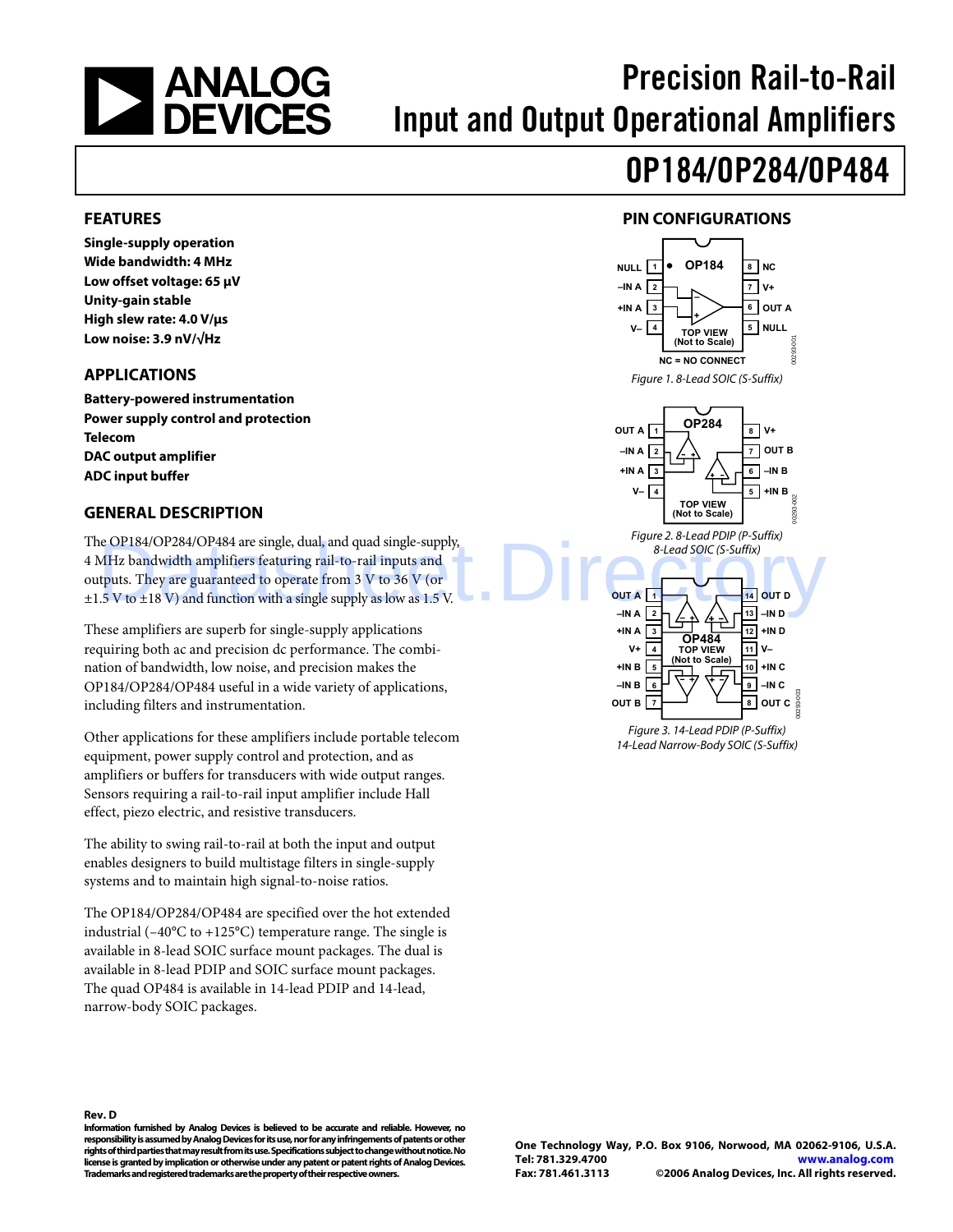### <span id="page-1-0"></span>TABLE OF CONTENTS

| Designing Low Noise Circuits in Single-Supply             |  |
|-----------------------------------------------------------|--|
|                                                           |  |
|                                                           |  |
|                                                           |  |
| 5 V Only, 12-Bit DAC Swings Rail-to-Rail  17              |  |
|                                                           |  |
|                                                           |  |
|                                                           |  |
| 3 V, 50 Hz/60 Hz Active Notch Filter with False Ground 20 |  |
|                                                           |  |
|                                                           |  |

#### **REVISION HISTORY**

| $4/06$ —Rev. C to Rev. D                               |  |
|--------------------------------------------------------|--|
|                                                        |  |
|                                                        |  |
|                                                        |  |
| Deleted Reference to 1993 System Applications Guide 15 |  |

#### **3/06—Rev. B to Rev. C**

#### **9/02—Rev. A to Rev. B**

| Changes to Specifications, Input Bias Current Maximum 2 |  |
|---------------------------------------------------------|--|
|                                                         |  |
|                                                         |  |

**6/02—Rev. 0 to Rev. A**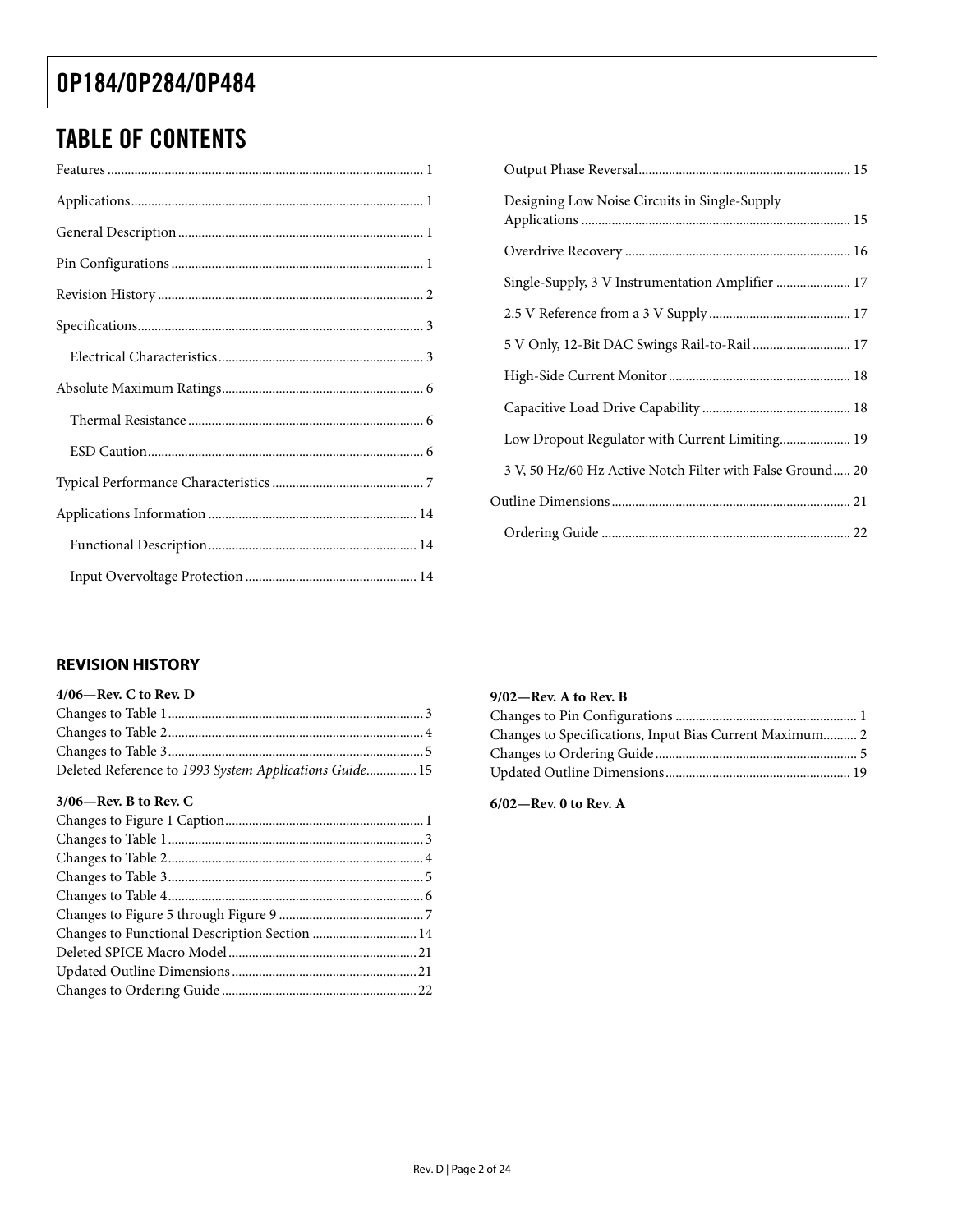### <span id="page-2-0"></span>**SPECIFICATIONS**

#### **ELECTRICAL CHARACTERISTICS**

@  $V_s$  = 5.0 V,  $V_{CM}$  = 2.5 V,  $T_A$  = 25°C, unless otherwise noted.

#### **Table 1.**

<span id="page-2-1"></span>

| <b>Parameter</b>                                | Symbol                    | <b>Conditions</b>                                                          | Min          | <b>Typ</b> | <b>Max</b> | <b>Unit</b>    |
|-------------------------------------------------|---------------------------|----------------------------------------------------------------------------|--------------|------------|------------|----------------|
| <b>INPUT CHARACTERISTICS</b>                    |                           |                                                                            |              |            |            |                |
| Offset Voltage, OP184/OP284E Grade <sup>1</sup> | Vos                       |                                                                            |              |            | 65         | μV             |
|                                                 |                           | $-40^{\circ}C \leq T_A \leq +125^{\circ}C$                                 |              |            | 165        | μV             |
| Offset Voltage, OP184/OP284F Grade <sup>1</sup> | $V_{OS}$                  |                                                                            |              |            | 125        | μV             |
|                                                 |                           | $-40^{\circ}$ C $\leq$ T <sub>A</sub> $\leq$ +125 $^{\circ}$ C             |              |            | 350        | μV             |
| Offset Voltage, OP484E Grade <sup>1</sup>       | Vos                       |                                                                            |              |            | 75         | μV             |
|                                                 |                           | $-40^{\circ}C \leq T_A \leq +125^{\circ}C$                                 |              |            | 175        | μV             |
| Offset Voltage, OP484F Grade <sup>1</sup>       | $V_{OS}$                  |                                                                            |              |            | 150        | μV             |
|                                                 |                           | $-40^{\circ}$ C $\leq$ T <sub>A</sub> $\leq$ +125 $^{\circ}$ C             |              |            | 450        | μV             |
| Input Bias Current                              | $\mathsf{I}_{\mathsf{B}}$ |                                                                            |              | 60         | 450        | nA             |
|                                                 |                           | $-40^{\circ}C \leq T_A \leq +125^{\circ}C$                                 |              |            | 600        | nA             |
| Input Offset Current                            | $\log$                    |                                                                            |              | 2          | 50         | nA             |
|                                                 |                           | $-40^{\circ}C \leq T_A \leq +125^{\circ}C$                                 |              |            | 50         | nA             |
| Input Voltage Range                             |                           |                                                                            | $\mathbf{0}$ |            | 5          | V              |
| Common-Mode Rejection Ratio                     | <b>CMRR</b>               | $V_{CM} = 0 V$ to 5 V                                                      | 60           |            |            | dB             |
|                                                 |                           | $V_{\text{CM}} = 1.0 V$ to 4.0 V, $-40^{\circ}C \le T_A \le +125^{\circ}C$ | 86           |            |            | dB             |
| Large Signal Voltage Gain                       | A <sub>VO</sub>           | $R_L = 2 k\Omega$ , $1 V \le V_0 \le 4 V$                                  | 50           | 240        |            | V/mV           |
|                                                 |                           | $R_L = 2 k\Omega$ , $-40^{\circ}C \leq T_A \leq +125^{\circ}C$             | 25           |            |            | V/mV           |
| <b>Bias Current Drift</b>                       | $\Delta I_B/\Delta T$     |                                                                            |              | 150        |            | pA/°C          |
| <b>OUTPUT CHARACTERISTICS</b>                   |                           |                                                                            |              |            |            |                |
| Output Voltage High                             | $V_{OH}$                  | $I_L = 1.0$ mA                                                             | 4.85         |            |            | V              |
| Output Voltage Low                              | VOL                       | $I_L = 1.0$ mA                                                             |              |            | 125        | mV             |
| <b>Output Current</b>                           | lout                      |                                                                            | ±6.5         |            |            | mA             |
| POWER SUPPLY                                    |                           |                                                                            |              |            |            |                |
| Power Supply Rejection Ratio                    | <b>PSRR</b>               | $V_s = 2.0 V$ to 10 V, $-40^{\circ}C \le T_A \le +125^{\circ}C$            | 76           |            |            | dB             |
| Supply Current/Amplifier                        | $I_{SY}$                  | $V_0 = 2.5 V$ , $-40^{\circ}C \le T_A \le +125^{\circ}C$                   |              |            | 1.45       | mA             |
| Supply Voltage Range                            | V <sub>S</sub>            |                                                                            | 3            |            | 36         | $\mathsf{V}$   |
| <b>DYNAMIC PERFORMANCE</b>                      |                           |                                                                            |              |            |            |                |
| Slew Rate                                       | SR                        | $R_{L} = 2 k\Omega$                                                        | 1.65         | 2.4        |            | $V/\mu s$      |
| <b>Settling Time</b>                            | t <sub>S</sub>            | To 0.01%, 1.0 V step                                                       |              | 2.5        |            | μs             |
| <b>Gain Bandwidth Product</b>                   | GBP                       |                                                                            |              | 3.25       |            | <b>MHz</b>     |
| Phase Margin                                    | Øo                        |                                                                            |              | 45         |            | Degrees        |
| <b>NOISE PERFORMANCE</b>                        |                           |                                                                            |              |            |            |                |
| <b>Voltage Noise</b>                            | $e_n$ p-p                 | 0.1 Hz to 10 Hz                                                            |              | 0.3        |            | µV p-p         |
| <b>Voltage Noise Density</b>                    | $e_n$                     | $f = 1$ kHz                                                                |              | 3.9        |            | $nV/\sqrt{Hz}$ |
| <b>Current Noise Density</b>                    | $i_{n}$                   |                                                                            |              | 0.4        |            | pA/√Hz         |

<span id="page-2-2"></span>1 Input offset voltage measurements are performed by automated test equipment approximately 0.5 seconds after application of power.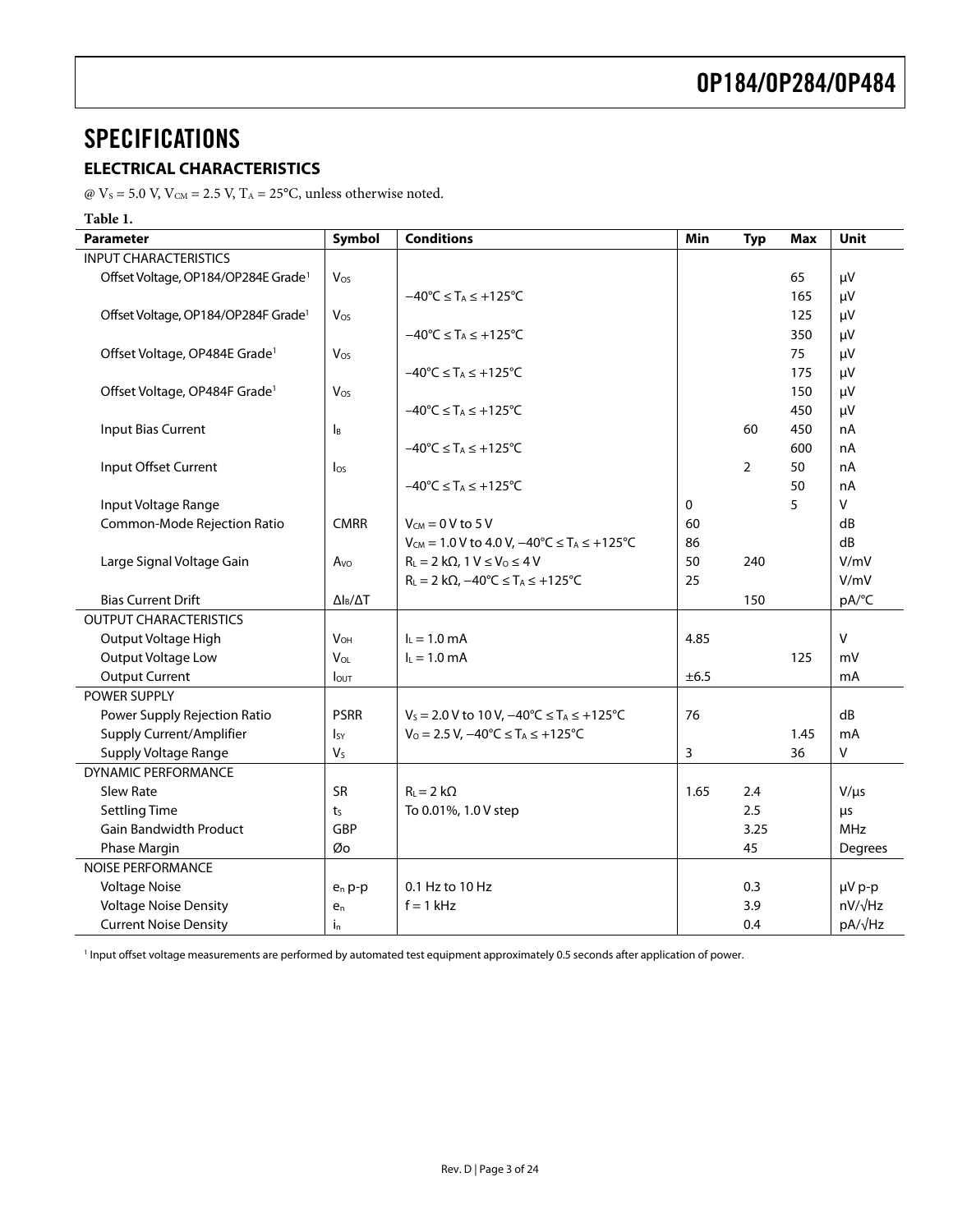|  |  |  |  |  |  |  |  | $\omega$ V <sub>s</sub> = 3.0 V, V <sub>CM</sub> = 1.5 V, T <sub>A</sub> = 25°C, unless otherwise noted. |  |
|--|--|--|--|--|--|--|--|----------------------------------------------------------------------------------------------------------|--|
|--|--|--|--|--|--|--|--|----------------------------------------------------------------------------------------------------------|--|

#### **Table 2.**

| <b>Parameter</b>                                | Symbol                 | <b>Conditions</b>                                               | <b>Min</b> | <b>Typ</b> | <b>Max</b> | <b>Unit</b>    |
|-------------------------------------------------|------------------------|-----------------------------------------------------------------|------------|------------|------------|----------------|
| <b>INPUT CHARACTERISTICS</b>                    |                        |                                                                 |            |            |            |                |
| Offset Voltage, OP184/OP284E Grade <sup>1</sup> | Vos                    |                                                                 |            |            | 65         | μV             |
|                                                 |                        | $-40^{\circ}$ C $\leq$ T <sub>A</sub> $\leq$ +125°C             |            |            | 165        | μV             |
| Offset Voltage, OP184/OP284F Grade <sup>1</sup> | Vos                    |                                                                 |            |            | 125        | μV             |
|                                                 |                        | $-40^{\circ}$ C $\leq$ T <sub>A</sub> $\leq$ +125 $^{\circ}$ C  |            |            | 350        | μV             |
| Offset Voltage, OP484E Grade <sup>1</sup>       | Vos                    |                                                                 |            |            | 100        | μV             |
|                                                 |                        | $-40^{\circ}C \leq T_A \leq +125^{\circ}C$                      |            |            | 200        | μV             |
| Offset Voltage, OP484F Grade <sup>1</sup>       | Vos                    |                                                                 |            |            | 150        | μV             |
|                                                 |                        | $-40^{\circ}$ C $\leq$ T <sub>A</sub> $\leq$ +125 $^{\circ}$ C  |            |            | 450        | μV             |
| Input Bias Current                              | Iв                     |                                                                 |            | 60         | 450        | nA             |
|                                                 |                        | $-40^{\circ}$ C $\leq$ T <sub>A</sub> $\leq$ +125°C             |            |            | 600        | nA             |
| Input Offset Current                            | $\log$                 | $-40^{\circ}$ C $\leq$ T <sub>A</sub> $\leq$ +125°C             |            |            | 50         | nA             |
| Input Voltage Range                             |                        |                                                                 | 0          |            | 3          | v              |
| Common-Mode Rejection Ratio                     | <b>CMRR</b>            | $V_{CM} = 0 V$ to 3 V                                           | 60         |            |            | dB             |
|                                                 |                        | $V_{CM} = 0$ V to 3 V, $-40^{\circ}C \le T_A \le +125^{\circ}C$ | 56         |            |            | dB             |
| <b>OUTPUT CHARACTERISTICS</b>                   |                        |                                                                 |            |            |            |                |
| Output Voltage High                             | <b>V<sub>OH</sub></b>  | $I_L = 1.0$ mA                                                  | 2.85       |            |            | V              |
| <b>Output Voltage Low</b>                       | $V_{OL}$               | $I_L = 1.0$ mA                                                  |            |            | 125        | mV             |
| <b>POWER SUPPLY</b>                             |                        |                                                                 |            |            |            |                |
| Power Supply Rejection Ratio                    | <b>PSRR</b>            | $V_s = \pm 1.25$ V to $\pm 1.75$ V                              | 76         |            |            | dB             |
| Supply Current/Amplifier                        | <b>I</b> <sub>SY</sub> | $V_0 = 1.5 V$ , $-40^{\circ}C \leq T_A \leq +125^{\circ}C$      |            |            | 1.35       | mA             |
| <b>DYNAMIC PERFORMANCE</b>                      |                        |                                                                 |            |            |            |                |
| <b>Gain Bandwidth Product</b>                   | <b>GBP</b>             |                                                                 |            | 3          |            | <b>MHz</b>     |
| <b>NOISE PERFORMANCE</b>                        |                        |                                                                 |            |            |            |                |
| <b>Voltage Noise Density</b>                    | $e_n$                  | $f = 1$ kHz                                                     |            | 3.9        |            | $nV/\sqrt{Hz}$ |

<span id="page-3-0"></span><sup>1</sup> Input offset voltage measurements are performed by automated test equipment approximately 0.5 seconds after application of power.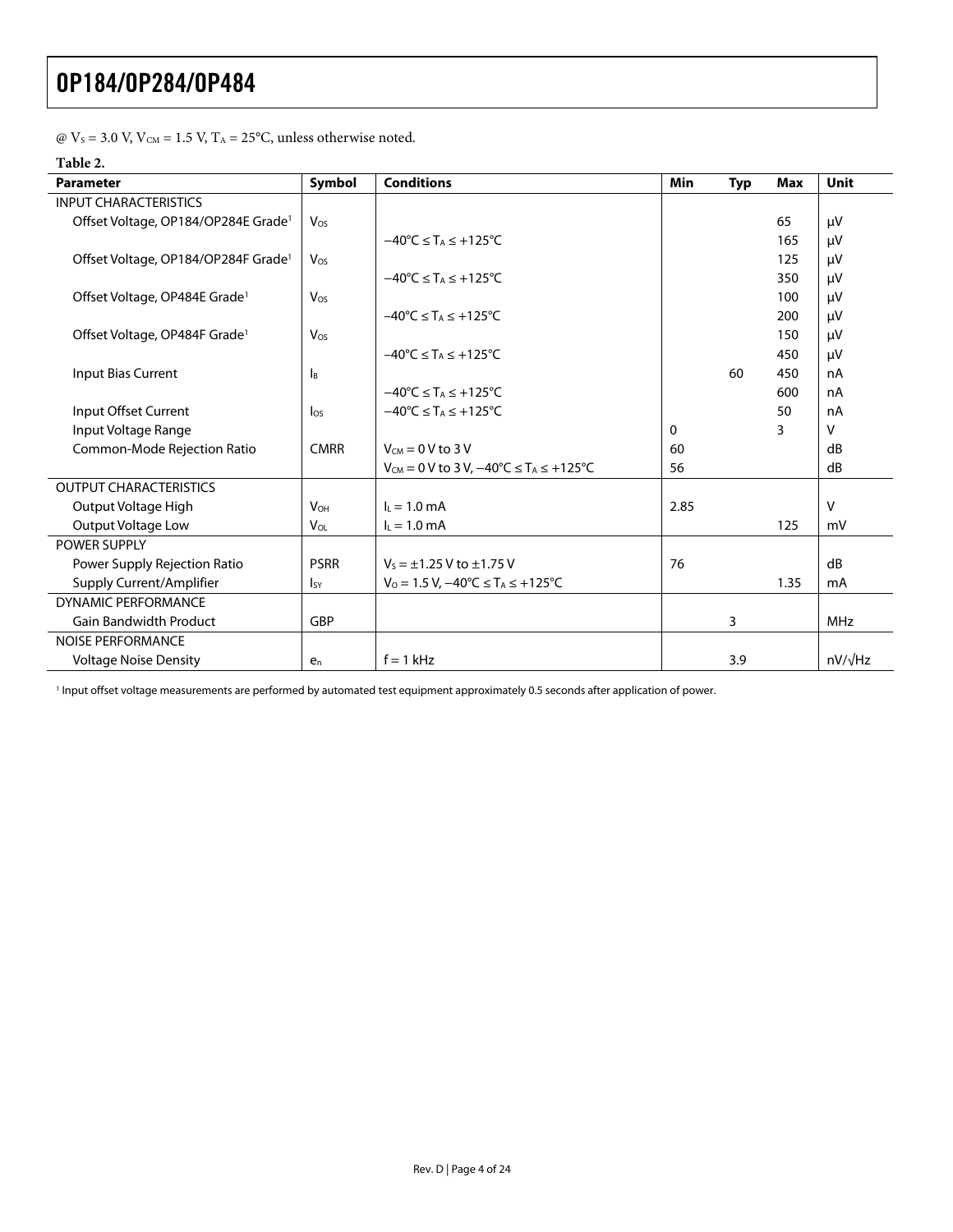$\textcircled{e}\;V_{\textsc{s}}=\pm 15.0$  V, V $_{\textsc{CM}}=0$  V, T $_{\textsc{A}}=25^{\circ}\text{C},$  unless otherwise noted. **Table 3.** 

<span id="page-4-0"></span>

| <b>Parameter</b>                                | Symbol                    | <b>Conditions</b>                                                             | Min   | <b>Typ</b> | <b>Max</b> | Unit           |
|-------------------------------------------------|---------------------------|-------------------------------------------------------------------------------|-------|------------|------------|----------------|
| <b>INPUT CHARACTERISTICS</b>                    |                           |                                                                               |       |            |            |                |
| Offset Voltage, OP184/OP284E Grade <sup>1</sup> | Vos                       |                                                                               |       |            | 100        | μV             |
|                                                 |                           | $-40^{\circ}$ C $\leq$ T <sub>A</sub> $\leq$ +125°C                           |       |            | 200        | μV             |
| Offset Voltage, OP184/OP284F Grade <sup>1</sup> | Vos                       |                                                                               |       |            | 175        | μV             |
|                                                 |                           | $-40^{\circ}$ C $\leq$ T <sub>A</sub> $\leq$ +125°C                           |       |            | 375        | μV             |
| Offset Voltage, OP484E Grade <sup>1</sup>       | Vos                       |                                                                               |       |            | 150        | μV             |
|                                                 |                           | $-40^{\circ}$ C $\leq$ T <sub>A</sub> $\leq$ +125 $^{\circ}$ C                |       |            | 300        | μV             |
| Offset Voltage, OP484F Grade <sup>1</sup>       | Vos                       |                                                                               |       |            | 250        | μV             |
|                                                 |                           | $-40^{\circ}C \leq T_A \leq +125^{\circ}C$                                    |       |            | 500        | μV             |
| Input Bias Current                              | $\mathsf{I}_{\mathsf{B}}$ |                                                                               |       | 80         | 450        | nA             |
|                                                 |                           | $-40^{\circ}C \leq T_A \leq +125^{\circ}C$                                    |       |            | 575        | nA             |
| Input Offset Current                            | $\log$                    | $-40^{\circ}C \leq T_A \leq +125^{\circ}C$                                    |       |            | 50         | nA             |
| Input Voltage Range                             |                           |                                                                               | $-15$ |            | $+15$      | $\vee$         |
| Common-Mode Rejection Ratio                     | <b>CMRR</b>               | $V_{CM} = -14.0 V$ to +14.0 V, $-40^{\circ}C \le T_A \le +125^{\circ}C$       | 86    | 90         |            | dB             |
|                                                 |                           | $V_{CM} = -15.0 V to +15.0 V$                                                 | 80    |            |            | dB             |
| Large Signal Voltage Gain                       | Avo                       | $R_L = 2 k\Omega$ , $-10 V \le V_0 \le 10 V$                                  | 150   | 1000       |            | V/mV           |
|                                                 |                           | $R_L = 2 k\Omega$ , $-40 V \leq T_A \leq +125°C$                              | 75    |            |            | V/mV           |
| Offset Voltage Drift E Grade                    | $\Delta V_{OS}/\Delta T$  |                                                                               |       | 0.2        | 2.00       | µV/°C          |
| <b>Bias Current Drift</b>                       | $\Delta V_B/\Delta T$     |                                                                               |       | 150        |            | pA/°C          |
| <b>OUTPUT CHARACTERISTICS</b>                   |                           |                                                                               |       |            |            |                |
| Output Voltage High                             | <b>V<sub>OH</sub></b>     | $I_L = 1.0$ mA                                                                | 14.8  |            |            | V              |
| Output Voltage Low                              | V <sub>OL</sub>           | $I_L = 1.0$ mA                                                                |       |            | $-14.875$  | $\vee$         |
| <b>Output Current</b>                           | lout                      |                                                                               | ±10   |            |            | mA             |
| POWER SUPPLY                                    |                           |                                                                               |       |            |            |                |
| Power Supply Rejection Ratio                    | <b>PSRR</b>               | $V_5 = \pm 2.0$ V to $\pm 18$ V, $-40^{\circ}$ C $\le T_A \le +125^{\circ}$ C | 90    |            |            | dB             |
| Supply Current/Amplifier                        | <sub>Isy</sub>            | $V_0 = 0 V$ , $-40^{\circ}C \le T_A \le +125^{\circ}C$                        |       |            | 2.0        | mA             |
| Supply Current/Amplifier                        | $I_{SY}$                  | $V_S = \pm 18 V$ , $-40^{\circ}C \le T_A \le +125^{\circ}C$                   |       |            | 2.25       | mA             |
| <b>DYNAMIC PERFORMANCE</b>                      |                           |                                                                               |       |            |            |                |
| <b>Slew Rate</b>                                | <b>SR</b>                 | $R_{L} = 2 k\Omega$                                                           | 2.4   | 4.0        |            | $V/\mu s$      |
| <b>Full-Power Bandwidth</b>                     | BW <sub>p</sub>           | 1% distortion, $R_L = 2 k\Omega$ , $V_0 = 29 V p-p$                           |       | 35         |            | kHz            |
| <b>Settling Time</b>                            | ts                        | To 0.01%, 10 V step                                                           |       | 4          |            | μs             |
| <b>Gain Bandwidth Product</b>                   | GBP                       |                                                                               |       | 4.25       |            | <b>MHz</b>     |
| Phase Margin                                    | Øo                        |                                                                               |       | 50         |            | Degrees        |
| <b>NOISE PERFORMANCE</b>                        |                           |                                                                               |       |            |            |                |
| <b>Voltage Noise</b>                            | $e_n p-p$                 | 0.1 Hz to 10 Hz                                                               |       | 0.3        |            | µV p-p         |
| <b>Voltage Noise Density</b>                    | $e_n$                     | $f = 1$ kHz                                                                   |       | 3.9        |            | $nV/\sqrt{Hz}$ |
| <b>Current Noise Density</b>                    | $i_{n}$                   |                                                                               |       | 0.4        |            | pA/√Hz         |

<span id="page-4-1"></span>1 Input offset voltage measurements are performed by automated test equipment approximately 0.5 seconds after application of power.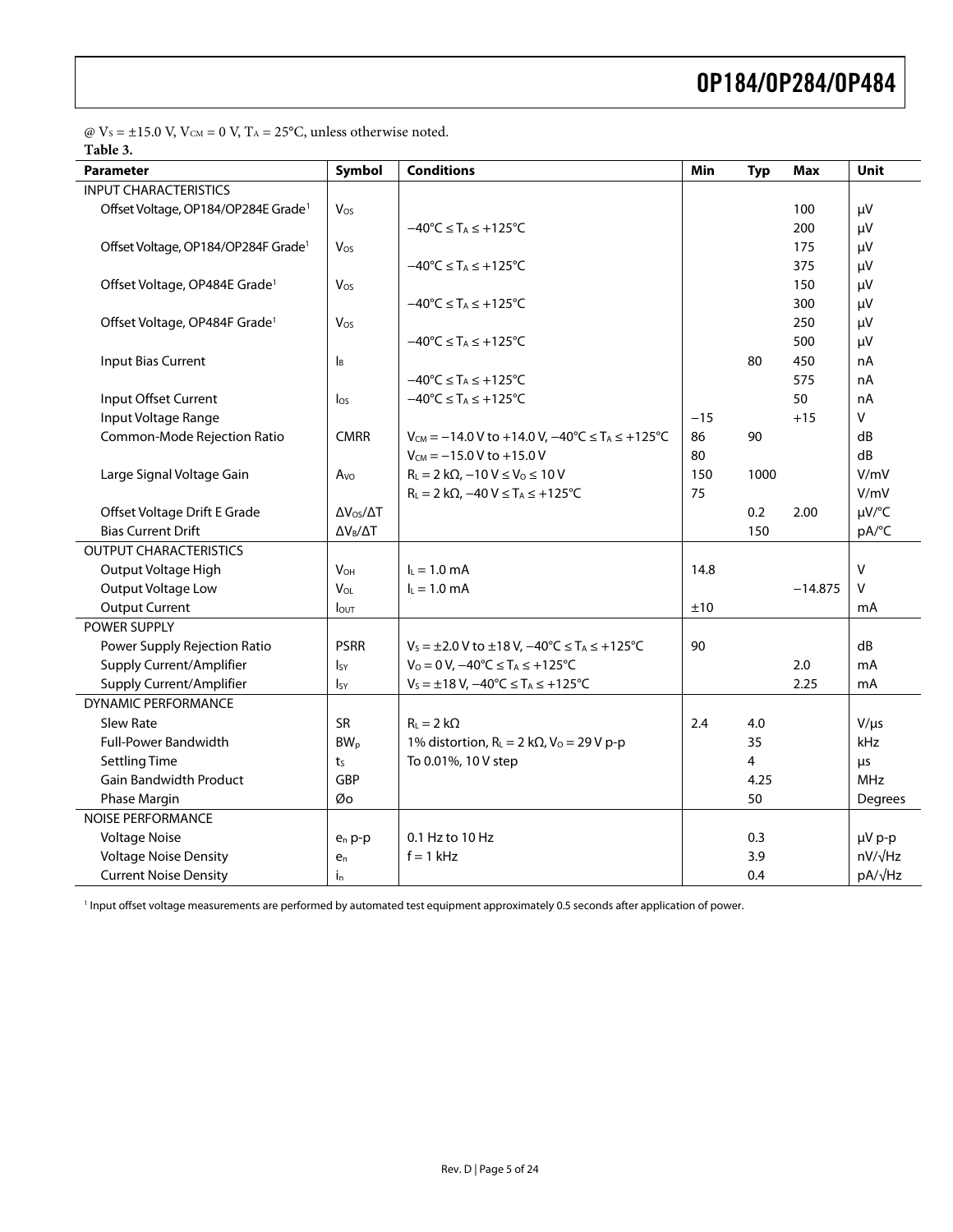### <span id="page-5-0"></span>ABSOLUTE MAXIMUM RATINGS

|                                                       |                                     | olitosto alittyt liitist lisitti tillitti / wollitti lyläkillittili Ivalli                                                          |  |  |  |  |  |
|-------------------------------------------------------|-------------------------------------|-------------------------------------------------------------------------------------------------------------------------------------|--|--|--|--|--|
| <b>Parameter</b>                                      | Rating                              | may cause permanent damage to the device. This is a stres                                                                           |  |  |  |  |  |
| Supply Voltage                                        | ±18V                                | rating only; functional operation of the device at these or a                                                                       |  |  |  |  |  |
| Input Voltage                                         | ±18V                                | other conditions above those indicated in the operational                                                                           |  |  |  |  |  |
| Differential Input Voltage <sup>1</sup>               | ±0.6V                               | section of this specification is not implied. Exposure to abs                                                                       |  |  |  |  |  |
| <b>Output Short-Circuit Duration to</b><br><b>GND</b> | Indefinite                          | maximum rating conditions for extended periods may affe<br>device reliability.                                                      |  |  |  |  |  |
| Storage Temperature Range                             |                                     |                                                                                                                                     |  |  |  |  |  |
| P-Suffix, S-Suffix Packages                           | $-65^{\circ}$ C to $+150^{\circ}$ C | Absolute maximum ratings apply to both DICE and packa                                                                               |  |  |  |  |  |
| <b>Operating Temperature Range</b>                    |                                     | parts, unless otherwise noted.                                                                                                      |  |  |  |  |  |
| OP184/OP284/OP484E/OP484F                             | $-40^{\circ}$ C to $+125^{\circ}$ C |                                                                                                                                     |  |  |  |  |  |
| Junction Temperature Range                            |                                     | <b>THERMAL RESISTANCE</b>                                                                                                           |  |  |  |  |  |
| P-Suffix, S-Suffix Packages                           | $-65^{\circ}$ C to $+150^{\circ}$ C | $\theta_{JA}$ is specified for the worst-case conditions; that is, $\theta_{JA}$ is                                                 |  |  |  |  |  |
| Lead Temperature<br>(Soldering 60 sec)                | $300^{\circ}$ C                     | specified for device in socket for CERDIP and PDIP. $\theta_{JA}$ is<br>specified for device soldered in circuit board for SOIC pac |  |  |  |  |  |
|                                                       |                                     |                                                                                                                                     |  |  |  |  |  |

 $1$  For input voltages greater than 0.6 V, the input current should be limited to less than 5 mA to prevent degradation or destruction of the input devices.

Table 4. **The Community of the Community Community Community** Stresses above those listed under Absolute Maximum Ratings may cause permanent damage to the device. This is a stress rating only; functional operation of the device at these or any other conditions above those indicated in the operational section of this specification is not implied. Exposure to absolute maximum rating conditions for extended periods may affect device reliability.

> Absolute maximum ratings apply to both DICE and packaged parts, unless otherwise noted.

#### **THERMAL RESISTANCE**

 $\theta_{IA}$  is specified for the worst-case conditions; that is,  $\theta_{IA}$  is specified for device soldered in circuit board for SOIC packages.

#### **Table 5. Thermal Resistance**

| Package Type            | $\theta_{1A}$ | $\theta_{\rm IC}$ | Unit          |
|-------------------------|---------------|-------------------|---------------|
| 8-Lead PDIP (P-Suffix)  | 103           | 43                | °C/W          |
| 8-Lead SOIC (S-Suffix)  | 158           | 43                | °C/W          |
| 14-Lead PDIP (P-Suffix) | 83            | 39                | °C/W          |
| 14-Lead SOIC (S-Suffix) | 92            | 27                | $\degree$ C/W |

#### **ESD CAUTION**

ESD (electrostatic discharge) sensitive device. Electrostatic charges as high as 4000 V readily accumulate on the human body and test equipment and can discharge without detection. Although this product features proprietary ESD protection circuitry, permanent damage may occur on devices subjected to high energy electrostatic discharges. Therefore, proper ESD precautions are recommended to avoid performance degradation or loss of functionality.





Figure 4. Simplified Schematic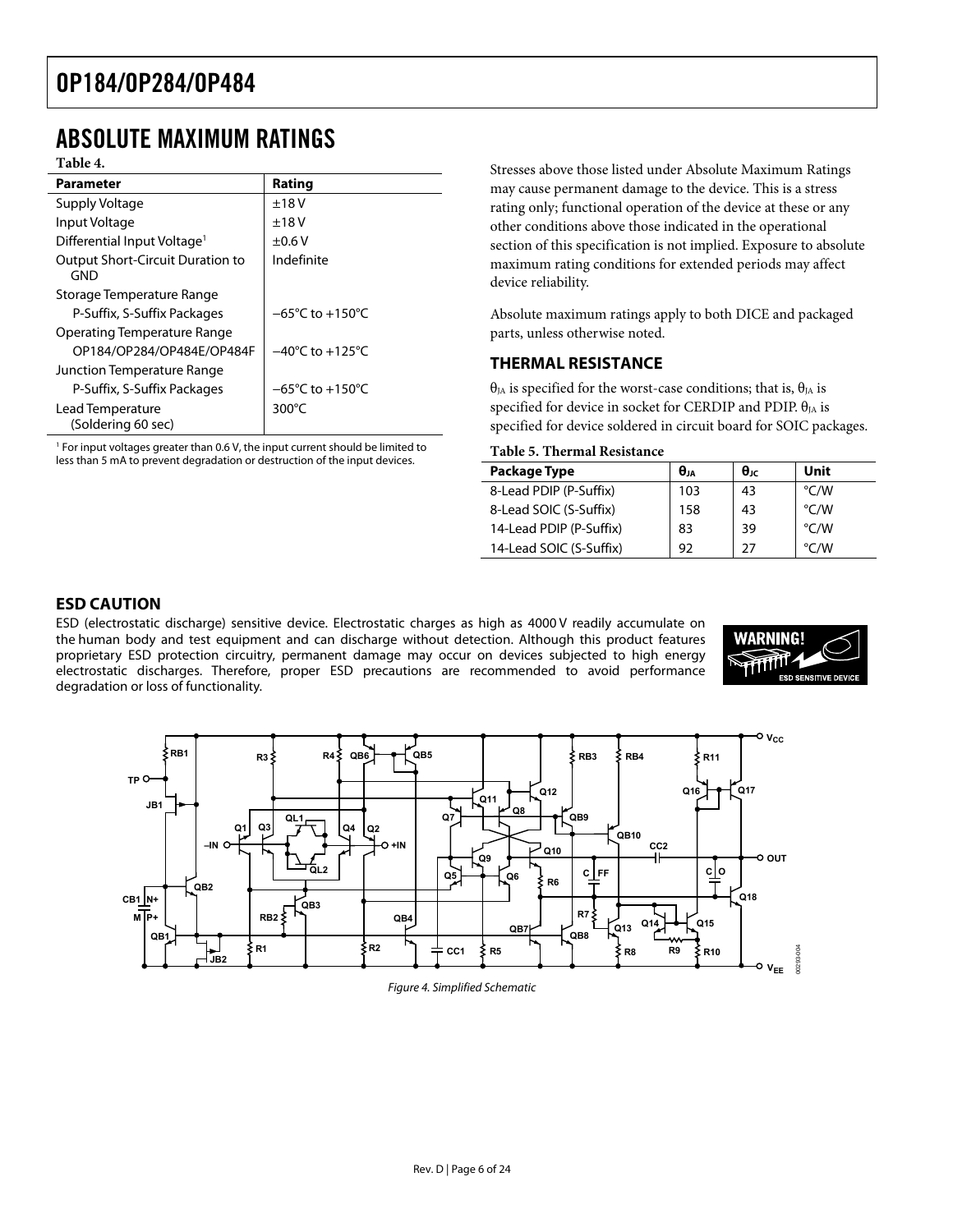<span id="page-6-1"></span>

### <span id="page-6-0"></span>TYPICAL PERFORMANCE CHARACTERISTICS

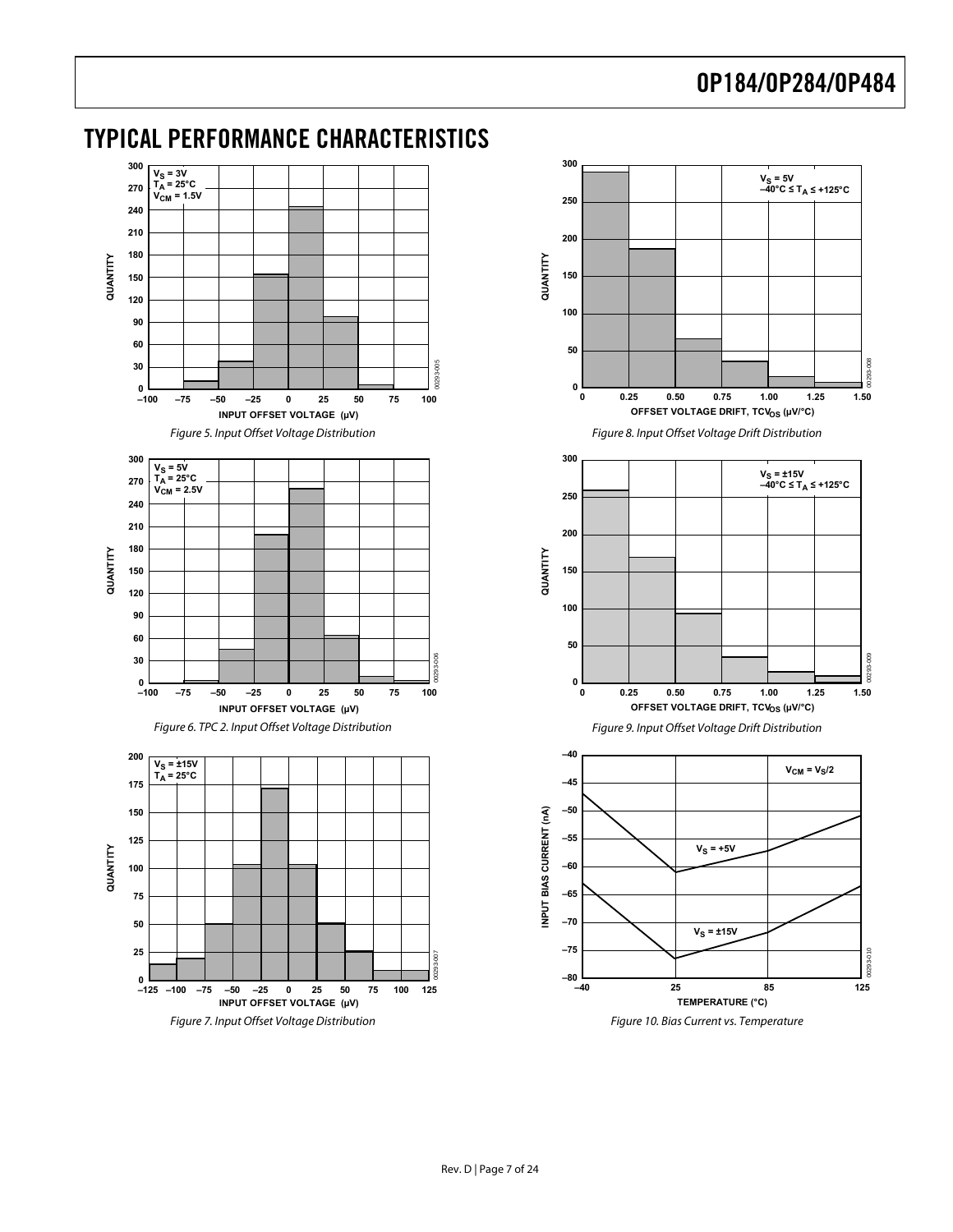





Figure 13. Supply Current vs. Temperature Figure 16. Open-Loop Gain and Phase vs. Frequency (No Load)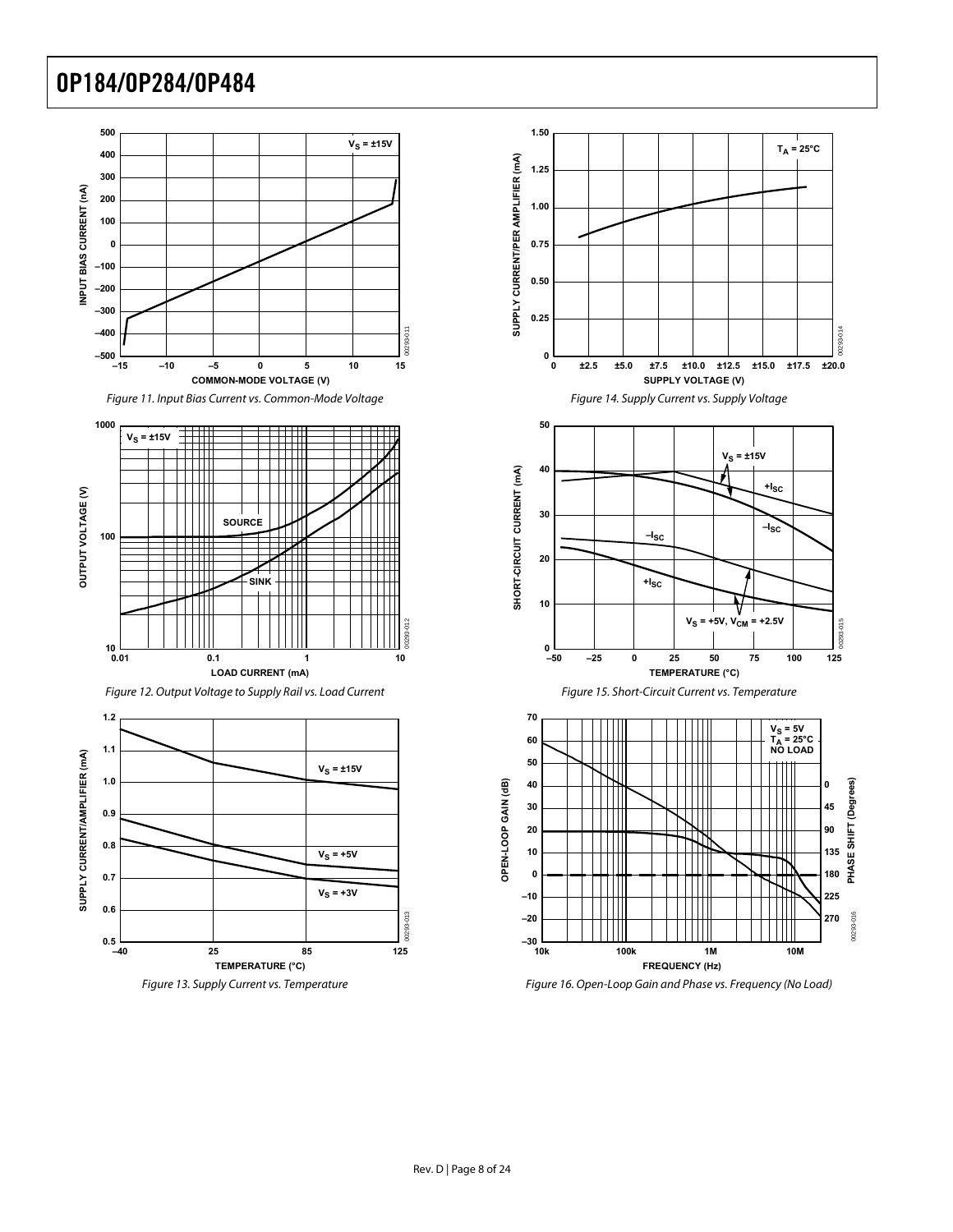

Figure 17. Open-Loop Gain and Phase vs. Frequency (No Load) Figure 20. Closed-Loop Gain vs. Frequency (2 kΩ Load)













Figure 19. Open-Loop Gain vs. Temperature Figure 22. Closed-Loop Gain vs. Frequency (2 kΩ Load)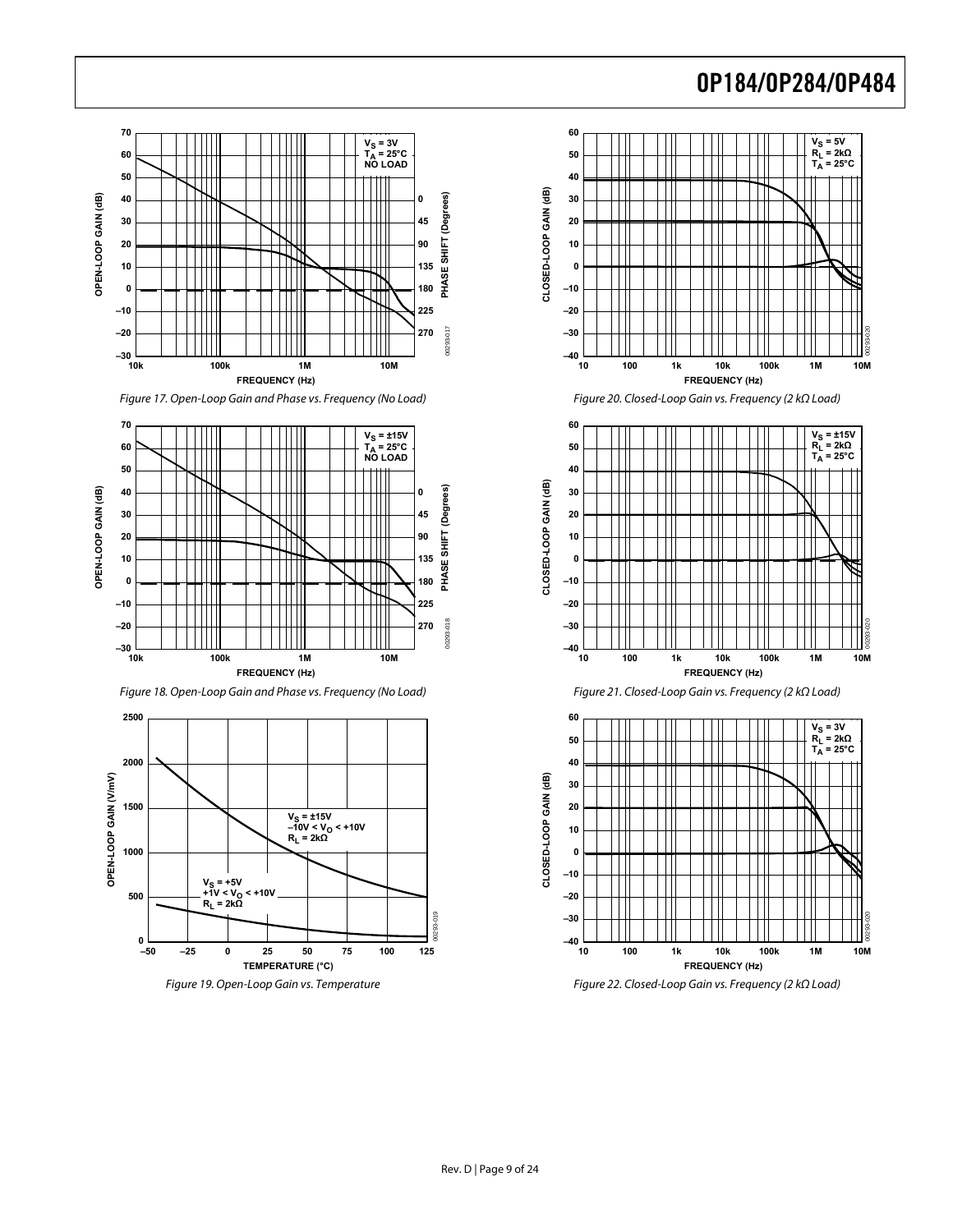

<span id="page-9-0"></span>









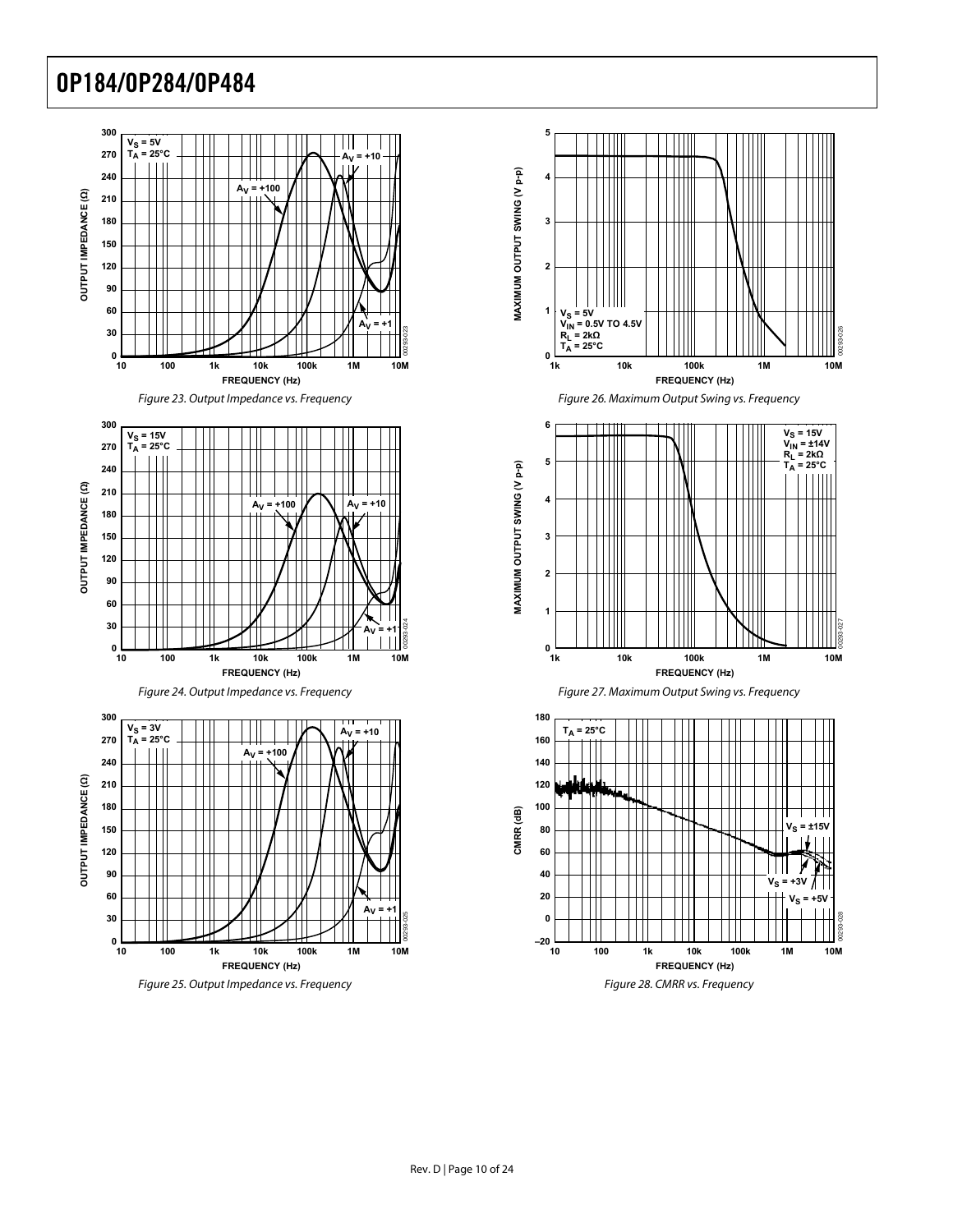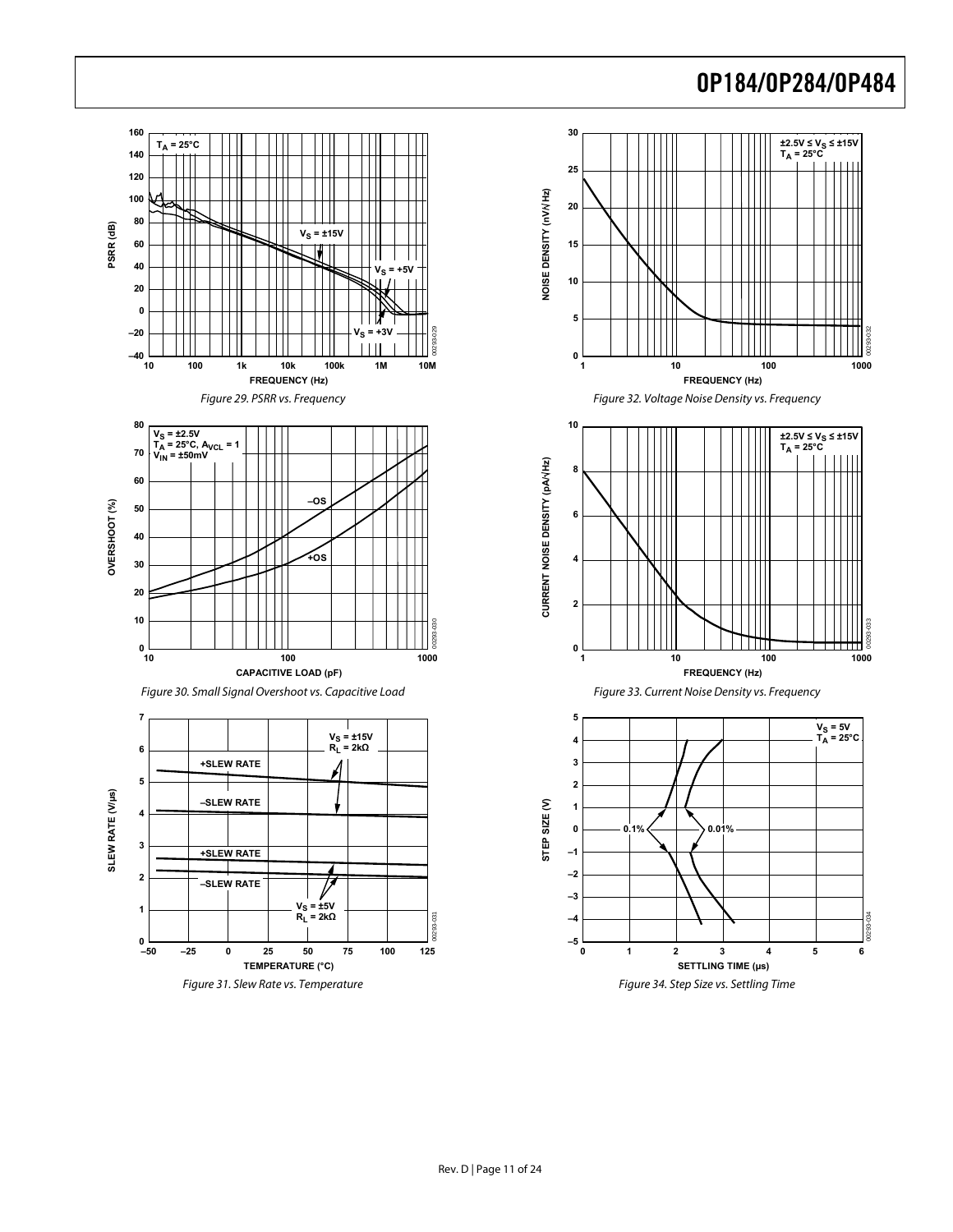



00293-036









Figure 37.0.1 Hz to 10 Hz Noise Figure 40. Small Signal Transient Response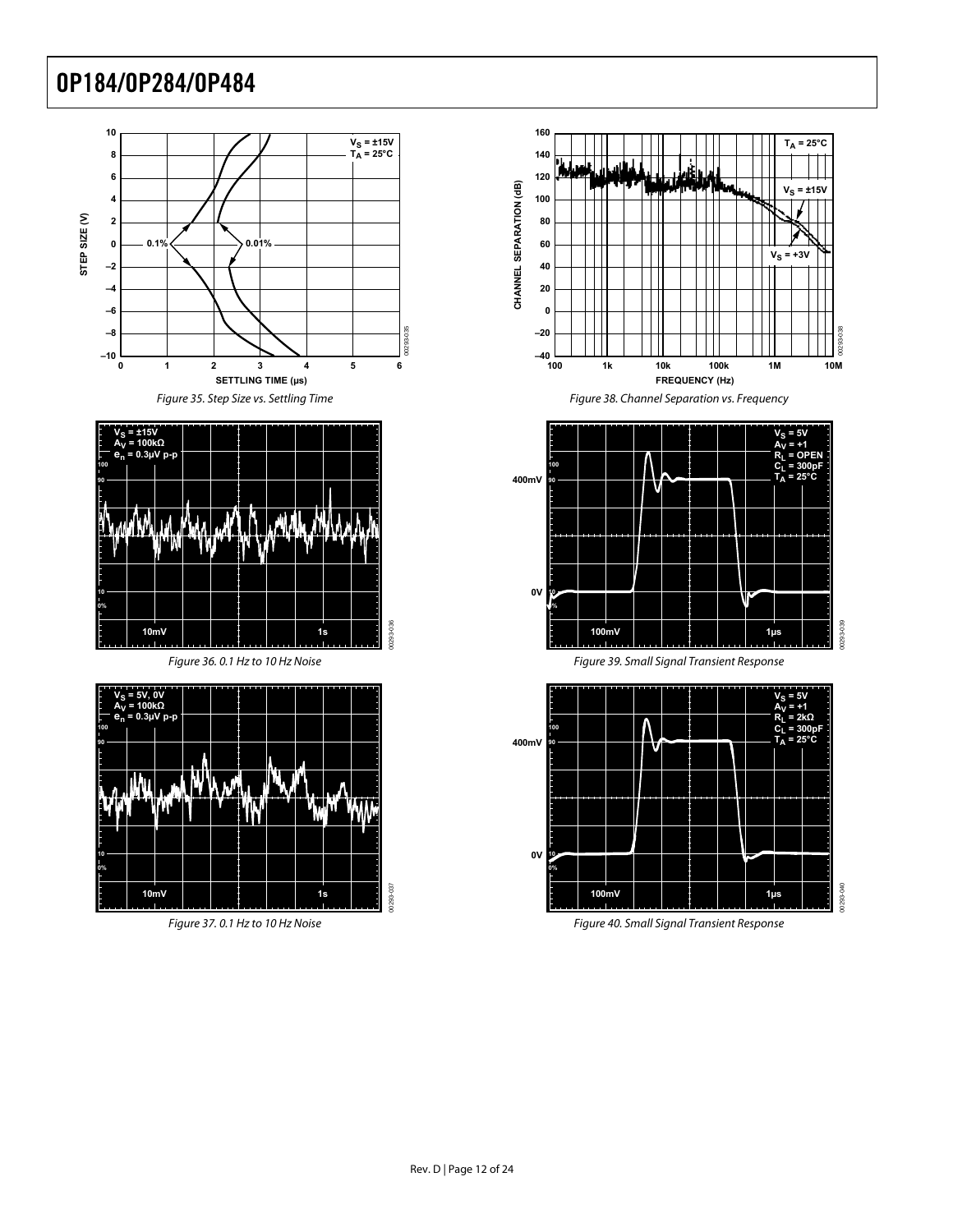



Figure 42. Small Signal Transient Response



Figure 41. Small Signal Transient Response Figure 43. Total Harmonic Distortion vs. Frequency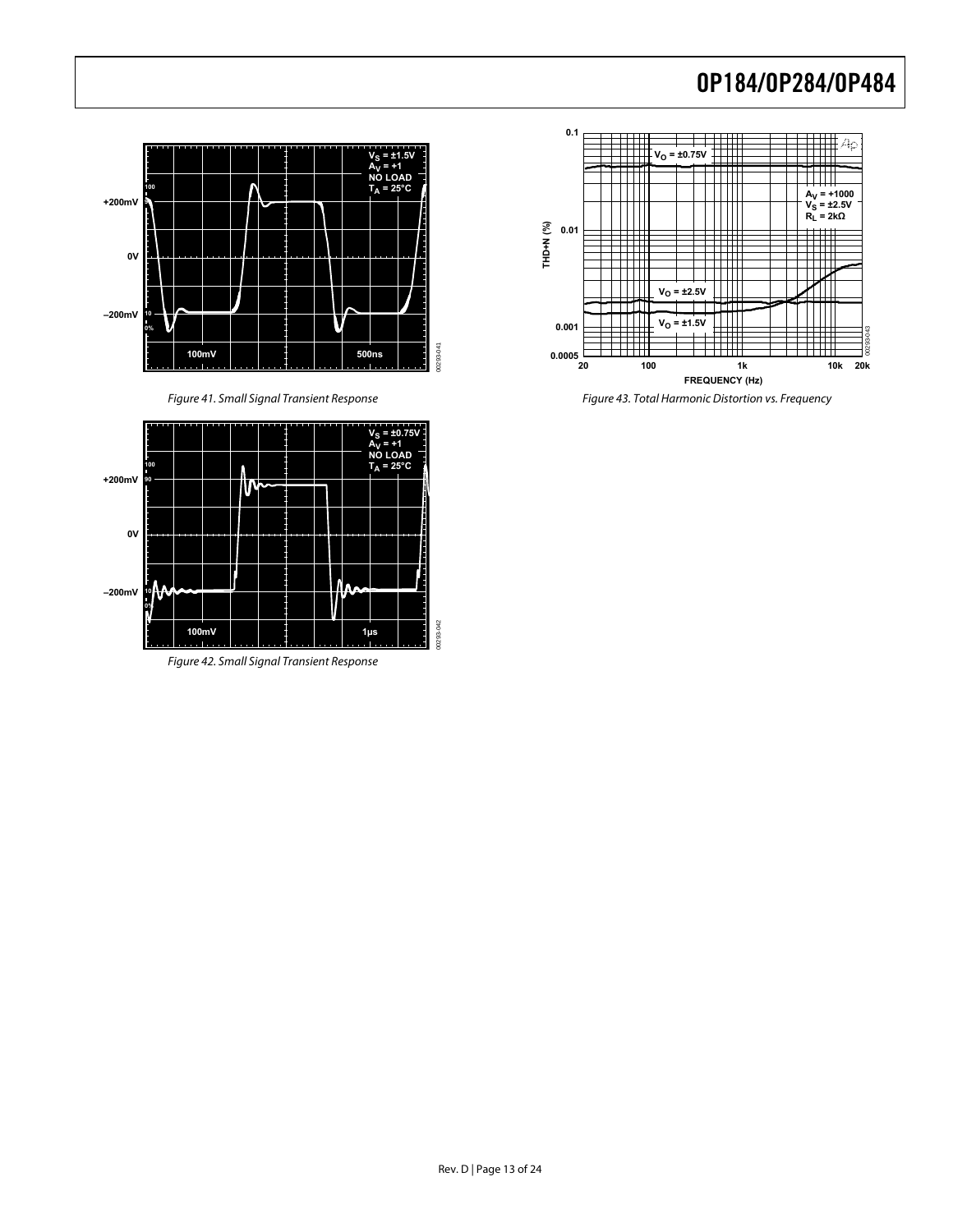# <span id="page-13-0"></span>APPLICATIONS INFORMATION

The OP184/OP284/OP484 are precision single-supply, rail-to-rail operational amplifiers. Intended for the portable instrumentation marketplace, the OPx84 family of devices combine the attributes of precision, wide bandwidth, and low noise to make them a superb choice in single-supply applications that require both ac and precision dc performance. Other low supply voltage applications for which the OP284 is well suited are active filters, audio microphone preamplifiers, power supply control, and telecommunications. To combine all of these attributes with rail-to-rail input/output operation, novel circuit design techniques are used.



Figure 44. OP284 Equivalent Input Circuit Figure 45. OP284 Equivalent Output Circuit

<span id="page-13-2"></span><span id="page-13-1"></span>For example, [Figure 44](#page-13-1) illustrates a simplified equivalent circuit for the input stage of the OP184/OP284/OP484. It comprises an NPN differential pair, Q1→Q2, and a PNP differential pair, Q3→Q4, operating concurrently. Diode Network D1→Diode Network D2 serves to clamp the applied differential input voltage to the OP284, thereby protecting the input transistors against avalanche damage. Input stage voltage gains are kept low for input rail-to-rail operation. The two pairs of differential output voltages are connected to the OP284's second stage, which is a compound folded cascade gain stage. It is also in the second gain stage, where the two pairs of differential output voltages are combined into a single-ended, output signal voltage used to drive the output stage. A key issue in the input stage is the behavior of the input bias currents over the input commonmode voltage range. Input bias currents in the OP284 are the arithmetic sum of the base currents in Q1→Q3 and in Q2→Q4. As a result of this design approach, the input bias currents in the OP284 not only exhibit different amplitudes; they also exhibit different polarities. This effect is best illustrated by [Figure 10](#page-6-1). It is, therefore, of paramount importance that the effective source impedances connected to the OP284 inputs be balanced for optimum dc and ac performance.

**FUNCTIONAL DESCRIPTION** To achieve rail-to-rail output, the OP284 output stage design employs a unique topology for both sourcing and sinking current. This circuit topology is illustrated in [Figure 45.](#page-13-2) The output stage is voltage-driven from the second gain stage. The signal path through the output stage is inverting; that is, for positive input signals, Q1 provides the base current drive to Q6 so that it conducts (sinks) current. For negative input signals, the signal path via Q1→Q2→D1→Q4→Q3 provides the base current drive for Q5 to conduct (source) current. Both amplifiers provide output current until they are forced into saturation, which occurs at approximately 20 mV from the negative supply rail and 100 mV from the positive supply rail.



Thus, the saturation voltage of the output transistors sets the limit on the OP284 maximum output voltage swing. Output short-circuit current limiting is determined by the maximum signal current into the base of Q1 from the second gain stage. Under output short-circuit conditions, this input current level is approximately 100 μA. With transistor current gains around 200, the short-circuit current limits are typically 20 mA. The output stage also exhibits voltage gain. This is accomplished by the use of common-emitter amplifiers, and, as a result, the voltage gain of the output stage (thus, the open-loop gain of the device) exhibits a dependence to the total load resistance at the output of the OP284.

### **INPUT OVERVOLTAGE PROTECTION**

As with any semiconductor device, if conditions exist where the applied input voltages to the device exceed either supply voltage, the input overvoltage I-V characteristic of the device must be considered. When an overvoltage occurs, the amplifier could be damaged, depending on the magnitude of the applied voltage and the magnitude of the fault current. [Figure 46](#page-14-1) illustrates the overvoltage I-V characteristic of the OP284. This graph was generated with the supply pins connected to GND and a curve tracer's collector output drive connected to the input.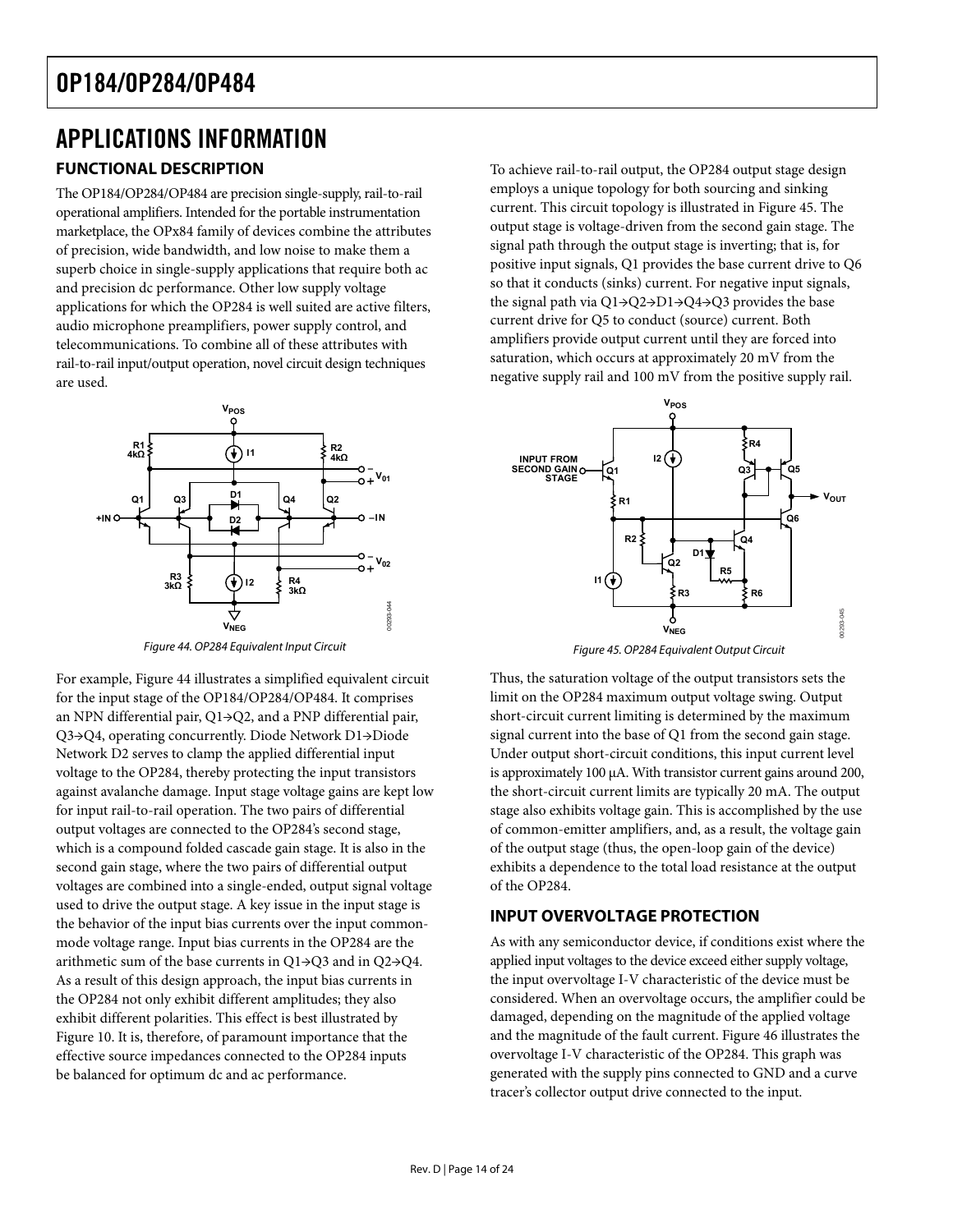<span id="page-14-0"></span>

Figure 46. Input Overvoltage I-V Characteristics of the OP284

<span id="page-14-1"></span>As shown in [Figure 46,](#page-14-1) internal p-n junctions to the OP284 energize and permit current flow from the inputs to the supplies when the input is 1.8 V more positive and 0.6 V more negative than the respective supply rails. As illustrated in the simplified equivalent circuit shown in [Figure 44](#page-13-1), the OP284 does not have any internal current limiting resistors; thus, fault currents can quickly rise to damaging levels.

This input current is not inherently damaging to the device,<br> **SUPPLY APPLICATIONS** provided that it is limited to 5 mA or less. For the OP284, once the input exceeds the negative supply by 0.6 V, the input current quickly exceeds 5 mA. If this condition continues to exist, an external series resistor should be added at the expense of additional thermal noise. [Figure 47](#page-14-2) illustrates a typical noninverting configuration for an overvoltage-protected amplifier where the series resistance,  $R<sub>s</sub>$ , is chosen such that

$$
R_{S} = \frac{V_{IN(MAX)} - V_{SUPPLY}}{5 \text{ mA}}
$$

For example, a 1 kΩ resistor protects the OP284 against input signals up to 5 V above and below the supplies. For other configurations where both inputs are used, then each input should be protected against abuse with a series resistor. Again, to ensure optimum dc and ac performance, it is recommended to balance source impedance levels.



<span id="page-14-2"></span>Figure 47. Resistance in Series with Input Limits Overvoltage Currents to Safe Values

### **OUTPUT PHASE REVERSAL**

Some operational amplifiers designed for single-supply operation exhibit an output voltage phase reversal when their inputs are driven beyond their useful common-mode range. Typically, for single-supply bipolar op amps, the negative supply determines the lower limit of their common-mode range. With these devices, external clamping diodes, with the anode connected to ground and the cathode to the inputs, prevent input signal excursions from exceeding the device's negative supply (that is, GND), preventing a condition that causes the output voltage to change phase. JFET-input amplifiers can also exhibit phase reversal, and, if so, a series input resistor is usually required to prevent it.

The OP284 is free from reasonable input voltage range restrictions, provided that input voltages no greater than the supply voltages are applied. Although device output does not change phase, large currents can flow through the input protection diodes as shown in [Figure 46](#page-14-1). Therefore, the technique recommended in the Input Overvoltage Protection section should be applied to those applications where the likelihood of input voltages exceeding the supply voltages is high.

# **DESIGNING LOW NOISE CIRCUITS IN SINGLE-**

Bestar and the restrained the restriction of  $\mathbf{R}$  or  $\mathbf{R}$  of  $\mathbf{R}$  of  $\mathbf{R}$  of  $\mathbf{R}$  of  $\mathbf{R}$  of  $\mathbf{R}$  of  $\mathbf{R}$  of  $\mathbf{R}$  of  $\mathbf{R}$  of  $\mathbf{R}$  or  $\mathbf{R}$  of  $\mathbf{R}$  of  $\mathbf{R}$  or  $\mathbf{R}$ In single-supply applications, devices like the OP284 extend the dynamic range of the application through the use of rail-to-rail operation. In fact, the OPx84 family is the first of its kind to combine single-supply, rail-to-rail operation and low noise in one device. It is the first device in the industry to exhibit an input noise voltage spectral density of less than  $4 \frac{\text{nV}}{\text{Hz}}$  at 1 kHz. It was also designed specifically for low-noise, singlesupply applications, and as such, some discussion on circuit noise concepts in single-supply applications is appropriate.

Referring to the op amp noise model circuit configuration illustrated in [Figure 48,](#page-15-1) the expression for an amplifier's total equivalent input noise voltage for a source resistance level, Rs, is given by

$$
e_{nT} = \sqrt{2\Big[(e_{nR})^2 + (i_{nOA} \times R)^2\Big]} + (e_{nOA})^2
$$
, units in  $\frac{V}{\sqrt{Hz}}$ 

where:

 $R<sub>S</sub> = 2R$  is the effective, or equivalent, circuit source resistance.

 $(e_{n\Omega A})^2$  is the op amp equivalent input noise voltage spectral power (1 Hz BW).

 $(i_{n<sub>OA</sub>})<sup>2</sup>$  is the op amp equivalent input noise current spectral power (1 Hz BW).

 $(e_{nR})^2$  is the source resistance thermal noise voltage power (4 kTR).

 $k =$  Boltzmann's constant =  $1.38 \times 10^{-23}$  J/K.

*T* is the ambient temperature in Kelvins of the circuit =  $273.15 +$  $T_A$  (°C).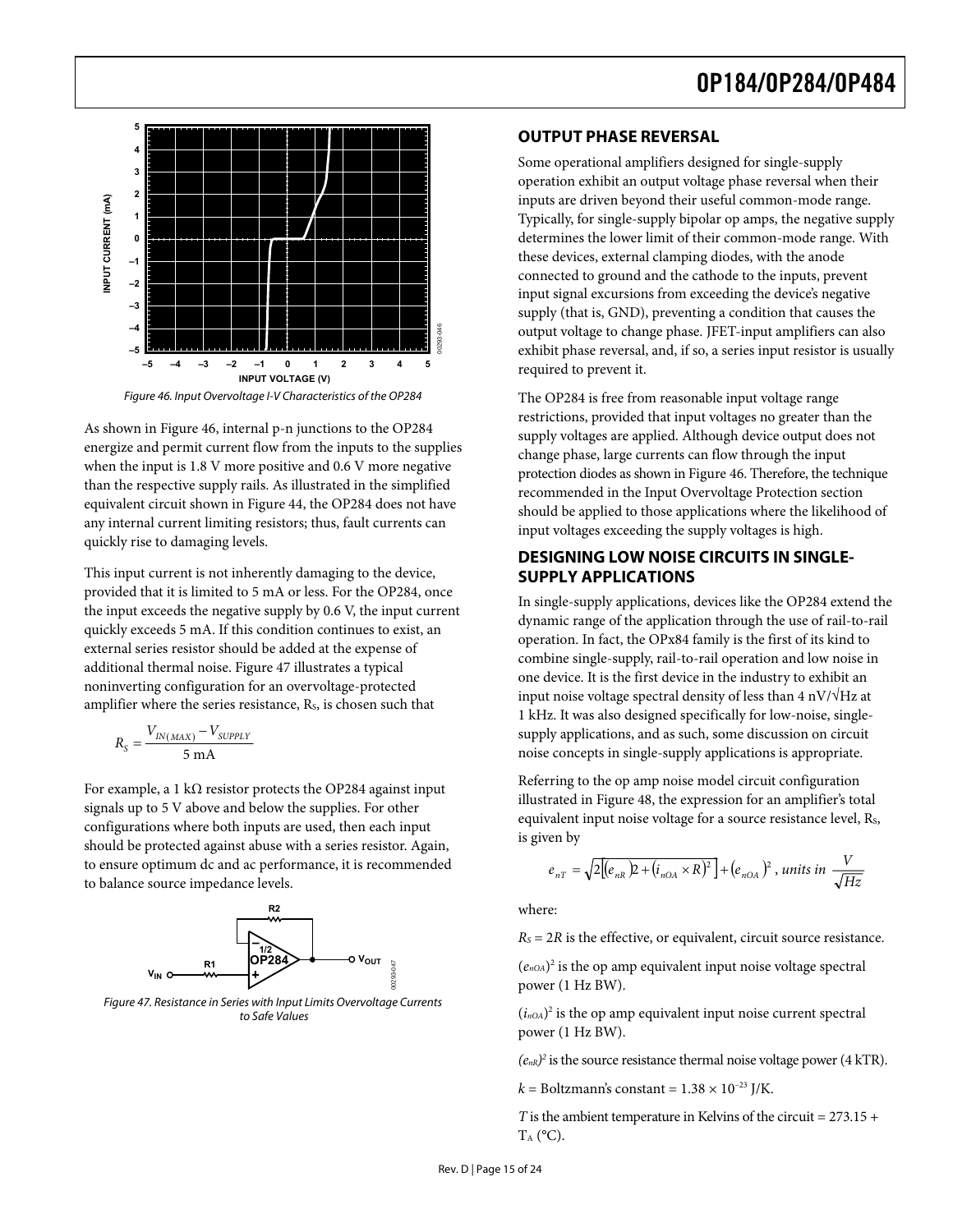

<span id="page-15-1"></span>As a design aid, [Figure 49](#page-15-2) shows the total equivalent input noise of the OP284 and the total thermal noise of a resistor for comparison. Note that for source resistance less than 1 kΩ, the equivalent input noise voltage of the OP284 is dominant.



<span id="page-15-3"></span><span id="page-15-2"></span>Because circuit SNR is the critical parameter in the final analysis, the noise behavior of a circuit is often expressed in terms of its noise figure, NF. Noise figure is defined as the ratio of a circuit's output signal-to-noise to its input signal-to-noise. An expression of a circuit NF in dB, and in terms of the operational amplifier voltage and current noise parameters defined previously, is given by

$$
NF(dB) = 10 \log \left[ 1 + \left( \frac{(e_{nOA})^2 + (i_{nOA} R_S)^2}{(e_{nRS})^2} \right) \right]
$$

where:

*NF (dB)* is the noise figure of the circuit, expressed in dB.

*RS* is the effective, or equivalent, source resistance presented to the amplifier.

 $(e_{n0A})^2$  is the OP284 noise voltage spectral power (1 Hz BW).

 $(i_{nOA})^2$  is the OP284 noise current spectral power (1 Hz BW).

<span id="page-15-4"></span> $(e<sub>nRS</sub>)<sup>2</sup>$  is the source resistance thermal noise voltage power =  $(4kTR<sub>s</sub>)$ .

<span id="page-15-0"></span>Circuit noise figure is straightforward to calculate because the signal level in the application is not required to determine it. However, many designers using NF calculations as the basis for achieving optimum SNR believe that low noise figure is equal to low total noise. In fact, the opposite is true, as shown in [Figure 50](#page-15-3). Here, the noise figure of the OP284 is expressed as a function of the source resistance level. Note that the lowest noise figure for the OP284 occurs at a source resistance level of 10 kΩ. However, Figure 48. Op Amp Noise Circuit Model Used to Determine Total Circuit Equivalent Input Noise Voltage and Noise Figure [Figure 49](#page-15-2) shows that this source resistance level and the OP284 generate approximately 14 nV/ $\sqrt{Hz}$  of total equivalent circuit noise. Signal levels in the application invariably increase to maximize circuit SNR, which is not an option in low voltage, single-supply applications.



Figure 50. OP284 Noise Figure vs. Source Resistance Figure 49. OP284 Total Noise vs. Source Resistance

In single-supply applications, therefore, it is recommended for optimum circuit SNR to choose an operational amplifier with the lowest equivalent input noise voltage and to choose source resistance levels consistent in maintaining low total circuit noise.

#### **OVERDRIVE RECOVERY**

The overdrive recovery time of an operational amplifier is the time required for the output voltage to recover to its linear region from a saturated condition. The recovery time is important in applications where the amplifier must recover quickly after a large transient event. The circuit shown in [Figure 51](#page-15-4) was used to evaluate the OP284 overload recovery time. The OP284 takes approximately 2 μs to recover from positive saturation and approximately 1 μs to recover from negative saturation.



Figure 51. Output Overload Recovery Test Circuit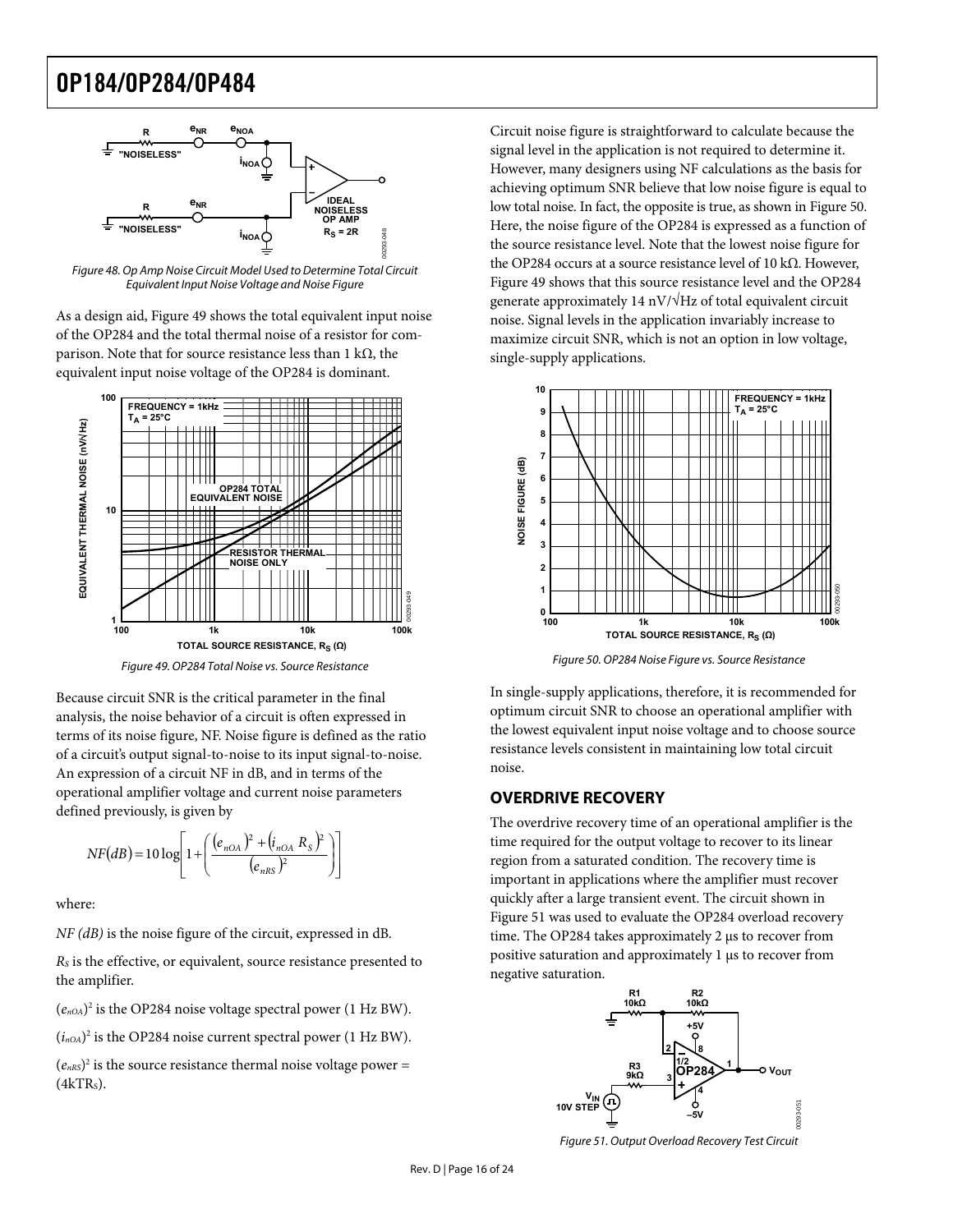#### <span id="page-16-0"></span>**SINGLE-SUPPLY, 3 V INSTRUMENTATION AMPLIFIER**

The low noise, wide bandwidth, and rail-to-rail input/output operation of the OP284 make it ideal for low supply voltage applications such as in the two op amp instrumentation amplifier shown in [Figure 52](#page-16-1). The circuit uses the classic two op amp instrumentation amplifier topology with four resistors to set the gain. The transfer equation of the circuit is identical to that of a noninverting amplifier. Resistor R2 and Resistor R3 should be closely matched to each other, as well as to Resistors  $(R1 + P1)$  and Resistor R4 to ensure good common-mode rejection performance. Resistor networks should be used in this circuit for R2 and R3 because they exhibit the necessary relative tolerance matching for good performance. Matched networks also exhibit tight relative resistor temperature coefficients for good circuit temperature stability. Trimming Potentiometer P1 is used for optimum dc CMR adjustment, and C1 is used to optimize ac CMR. With the circuit values as shown, Circuit CMR is better than 80 dB over the frequency range of 20 Hz to 20 kHz. Circuit RTI (Referred-to-Input) noise in the 0.1 Hz to 10 Hz band is an impressively low 0.45 μV p-p. Resistor RP1 and Resistor RP2 serve to protect the OP284 inputs against input overvoltage abuse. Capacitor C2 can be included to the limit circuit bandwidth and, therefore, wide bandwidth noise in sensitive applications. The value of this capacitor should be adjusted depending on the required closed-loop bandwidth of the circuit. The R4 to C2 time constant creates a pole at a frequency equal to

$$
f(3 dB) = \frac{1}{2\pi R4 C2}
$$

In many single-supply applications, the need for a 2.5 V reference often arises. Many commercially available monolithic 2.5 V references require at least a minimum operating supply of 4 V. The problem is exacerbated when the minimum operating supply voltage is 3 V. The circuit illustrated in [Figure 53](#page-16-2) is an example of a 2.5 V reference that operates from a single 3 V supply. The circuit takes advantage of the OP284 rail-to-rail input/output voltage ranges to amplify an [AD589](http://www.analog.com/en/prod/0%2C2877%2CAD589%2C00.html) 1.235 V output to 2.5 V.

<span id="page-16-3"></span>

<span id="page-16-1"></span>Figure 52. Single Supply, 3 V Low Noise Instrumentation Amplifier

The low  $TCV_{OS}$  of the OP284 at 1.5  $\mu V$ °C helps maintain an output voltage temperature coefficient that is dominated by the temperature coefficients of R2 and R3. In this circuit with 100 ppm/°C TCR resistors, the output voltage exhibits a temperature coefficient of 200 ppm/°C. Lower tempco resistors are recommended for more accurate performance over temperature.

One measure of the performance of a voltage reference is its capacity to recover from sudden changes in load current. While sourcing a steady-state load current of 1 mA, this circuit recovers to 0.01% of the programmed output voltage in 1.5 μs for a total change in load current of ±1 mA.



Figure 53. 2.5 V Reference That Operates on a Single 3 V Supply

#### **5 V ONLY, 12-BIT DAC SWINGS RAIL-TO-RAIL**

<span id="page-16-2"></span>The OP284 is ideal for use with a CMOS DAC to generate a digitally controlled voltage with a wide output range. [Figure 54](#page-16-3) shows a DAC8043 used in conjunction with the AD589 to generate a voltage output from 0 V to 1.23 V. The DAC is actually operating in voltage switching mode, where the reference is **2.5 V REFERENCE FROM A 3 V SUPPLY** connected to the current output, I<sub>ouT</sub>, and the output voltage is taken from the  $V_{REF}$  pin. This topology is inherently noninverting, as opposed to the classic current output mode, which is inverting and not usable in single-supply applications.



Figure 54. 5 V Only, 12-Bit DAC Swings Rail-to-Rail

In this application the OP284 serves two functions. First, it buffers the high output impedance of the DAC's VREF pin, which is on the order of 10 kΩ. The op amp provides a low impedance output to drive any following circuitry.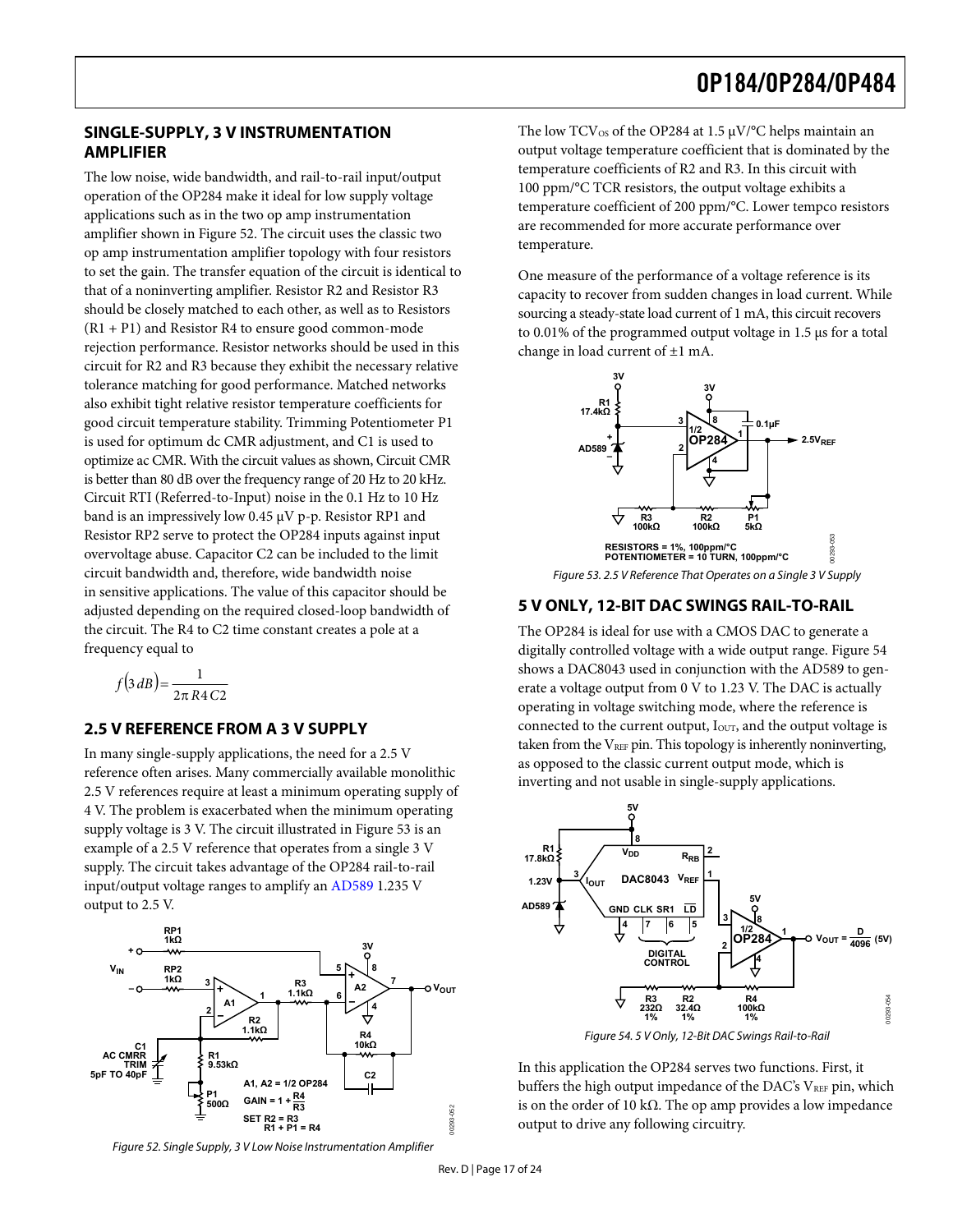<span id="page-17-0"></span>Second, the op amp amplifies the output signal to provide a railto-rail output swing. In this particular case, the gain is set to 4.1 so that the circuit generates a 5 V output when the DAC output is at full scale. If other output voltage ranges are needed, such as  $0 \text{ V} \leq \text{V}_{\text{OUT}} \leq 4.095 \text{ V}$ , the gain can be easily changed by adjusting resistor and capacitor is best determined empirically. the values of R2 and R3.

#### **HIGH-SIDE CURRENT MONITOR**

In the design of power supply control circuits, a great deal of design effort is focused on ensuring the long-term reliability a of a pass transistor over a wide range of load current conditions. As a result, monitoring and limiting device power dissipation is of prime importance in these designs. The circuit illustrated in [Figure 55](#page-17-1) is an example of a 3 V, single-supply, high-side current monitor that can be incorporated into the design of a voltage regulator with fold-back current limiting or a high current power supply with crowbar protection. This design uses an OP284's rail-to-rail input voltage range to sense the voltage drop across a 0.1 Ω current shunt. A P-channel MOSFET used as the feedback element in the circuit converts the op amp's differential input voltage into a current. This current is applied to R2 to generate a voltage that is a linear representation of the load current. The transfer equation for the current monitor is given by

$$
Monitor\ Output = R2 \times \left(\frac{R_{\text{SENSE}}}{R1}\right) \times I_L
$$

snubber networks for large load capacitors. For the element values shown, the transfer characteristic of the monitor output is 2.5 V/A.



### <span id="page-17-4"></span><span id="page-17-3"></span><span id="page-17-1"></span>**CAPACITIVE LOAD DRIVE CAPABILITY**

The OP284 exhibits excellent capacitive load driving capabilities. It can drive up to 1 nF, as shown in [Figure 28.](#page-9-0) Even though the device is stable, a capacitive load does not come without penalty in bandwidth. The bandwidth is reduced to less than 1 MHz for loads greater than 2 nF. A snubber network on the output does not increase the bandwidth, but it does significantly reduce the amount of overshoot for a given capacitive load.

A snubber consists of a series R-C network (Rs, Cs), as shown in [Figure 56](#page-17-2), connected from the output of the device to ground. This network operates in parallel with the load capacitor, C<sub>L</sub>, to provide the necessary phase lag compensation. The value of the



Figure 56. Snubber Network Compensates for Capacitive Load

<span id="page-17-2"></span>The first step is to determine the value of Resistor R<sub>s</sub>. A good starting value is 100  $\Omega$  (typically, the optimum value is less than 100 Ω). This value is reduced until the small-signal transient response is optimized. Next,  $C_s$  is determined; 10  $\mu$ F is a good starting point. This value is reduced to the smallest value for acceptable performance (typically, 1 μF). For the case of a 10 nF load capacitor on the OP284, the optimal snubber network is a 20  $\Omega$  in series with 1  $\mu$ F. The benefit is immediately apparent, as shown in the scope photo in [Figure 57](#page-17-3). The top trace was taken with a 1 nF load, and the bottom trace was taken with the 50  $\Omega$ , *Monitor Output* =  $R2 \times \left(\frac{R_{\text{SENSE}}}{R1}\right) \times I_L$  100 nF snubber network in place. The amount of overshoot and ringing is dramatically reduced. [Table 6](#page-17-4) shows a few sample ringing is dramatically reduced. Table 6 shows a few sample



Figure 57. Overshoot and Ringing Is Reduced by Adding a Snubber Network

| Load Capacitance (CL) | Snubber Network $(R_S, C_S)$ |  |
|-----------------------|------------------------------|--|
| 1 nF                  | 50 Ω, 100 nF                 |  |
| 10nF                  | 20 Ω, 1 μF                   |  |
| $100$ nF              | 5 $\Omega$ , 10 $\mu$ F      |  |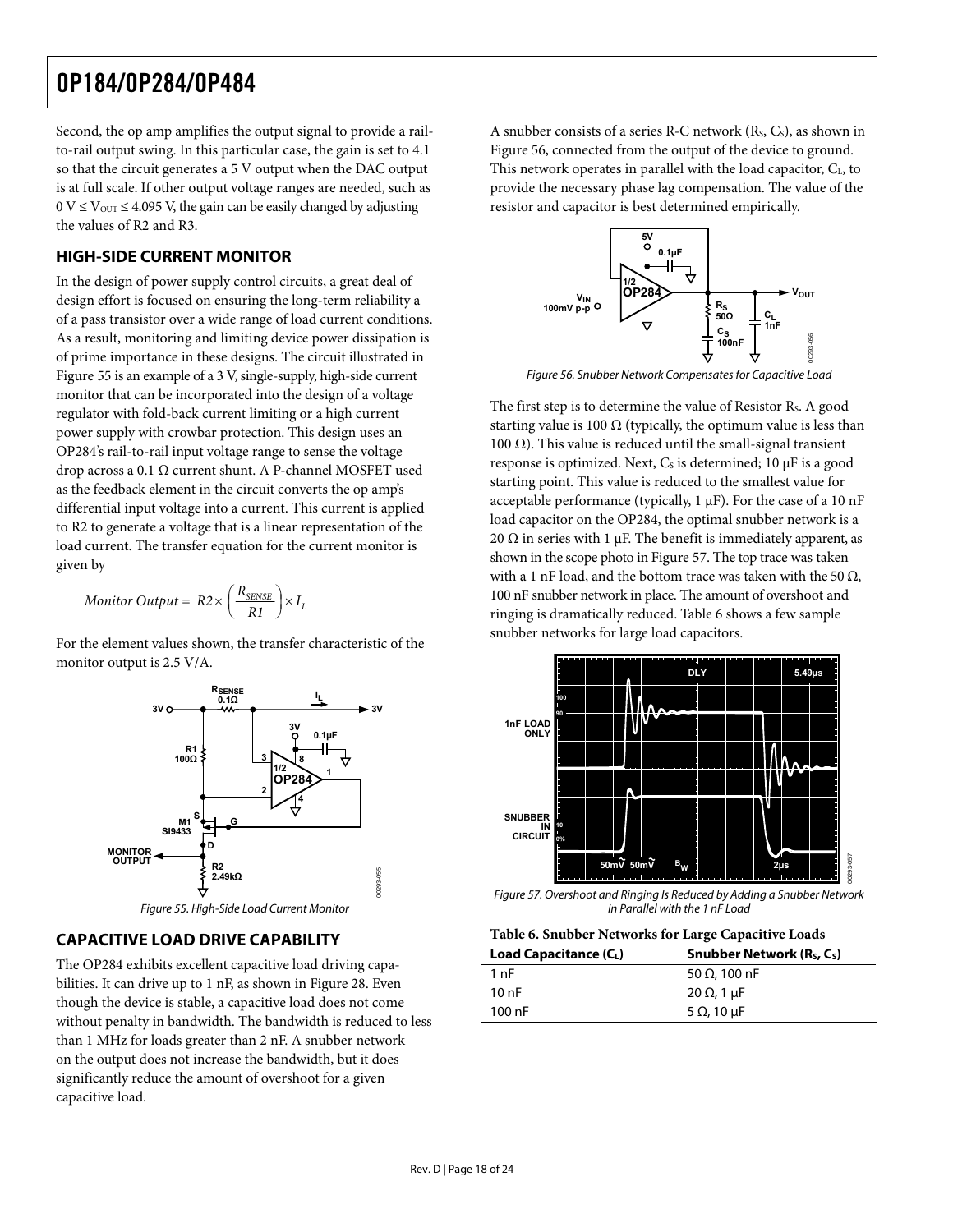#### <span id="page-18-0"></span>**LOW DROPOUT REGULATOR WITH CURRENT LIMITING**

Many circuits require stable, regulated voltages relatively close in potential to an unregulated input source. This low dropout type of regulator is readily implemented with a rail-to-rail output op amp, such as the OP284, because the wide output swing allows easy drive to a low saturation voltage pass device. Furthermore, it is particularly useful when the op amp also employs a rail-to-rail input feature because this factor allows it to perform high-side current sensing for positive rail current limiting. Typical examples are voltages developed from 3 V to 9 V range system sources or anywhere that low dropout performance is required for power efficiency. This 4.5 V example works from 5 V nominal sources with worst-case levels down to 4.6 V or less. [Figure 58](#page-18-1) shows such a regulator set up, using an OP284 plus a low RDS(ON), P-channel MOSFET pass device. Part of the low dropout performance of this circuit is provided by Q1, which has a rating of 0.11  $\Omega$  with a gate drive voltage of only 2.7 V. This relatively low gate drive threshold allows operation of the regulator on supplies as low as 3 V without compromising overall performance.

The circuit's main voltage control loop operation is provided by U1B, half of the OP284. This voltage control amplifier amplifies the 2.5 V reference voltage produced by Three Terminal U2, a REF192. The regulated output voltage  $V<sub>OUT</sub>$  is then

For this example, because  $V_{\text{OUT}}$  of 4.5 V with  $V_{\text{OUT2}} = 2.5$  V requires a U1B gain of 1.8 times, R3 and R2 are chosen for a ratio of 1.2:1 or 10.0 kΩ:8.06 kΩ (using closest 1% values). Note that for the lowest  $V_{\text{OUT}}$  dc error, R2||R3 should be maintained equal to R1 (as in this example), and the R2 to R3 resistors should be stable, close tolerance metal film types. The table in [Figure 58](#page-18-1) summarizes R1 to R3 values for some popular voltages. However, note that, in general, the output can be anywhere between  $V<sub>OUT2</sub>$  and the 12 V maximum rating of Q1.

While the low voltage saturation characteristic of Q1 is a key part of the low dropout, another component is a low current sense comparison threshold with good dc accuracy. Here, this is provided by Current Sense Amplifier U1A, which is provided by a 20 mV reference from the 1.235 V, [AD589](http://www.analog.com/en/prod/0%2C2877%2CAD589%2C00.html) Reference Diode D2 and the R7 to R8 divider. When the product of the output current and the R S value match this voltage threshold, the current control loop is activated, and U1A drives the Q1 gate through D1. This causes the overall circuit operation to enter current mode control with a current limit, ILIMIT, defined as

$$
I_{LIMIT}=\left(\frac{V_{R(D2)}}{R_S}\right)\left(\frac{R7}{R7+R8}\right)
$$



<span id="page-18-1"></span>Figure 58. Low Dropout Regulator with Current Limiting

 $=V_{OUT2}\left(1+\frac{R2}{R3}\right)$  $V_{OUT} = V_{OUT2} \left(1 + \frac{R2}{R3}\right)$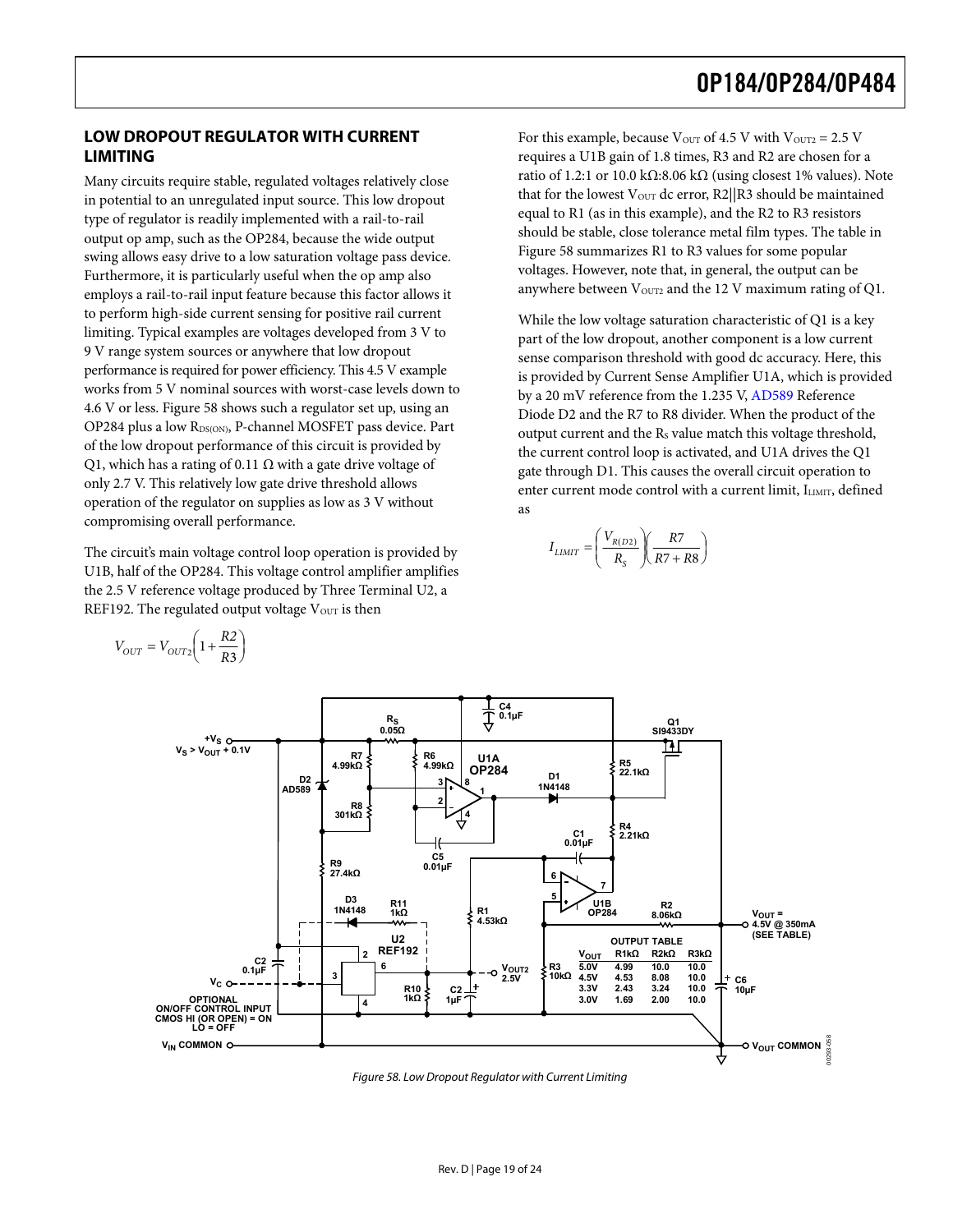<span id="page-19-0"></span>Obviously, it is desirable to keep this comparison voltage small because it becomes a significant portion of the overall dropout voltage. Here, the 20 mV reference is higher than the typical offset of the OP284 but is still reasonably low as a percentage of  $V_{\text{OUT}}$  (<0.5%). In adapting the limiter for other  $I_{\text{LIMIT}}$  levels, Sense Resistor Rs should be adjusted along with R7 to R8, to maintain this threshold voltage between 20 mV and 50 mV.

Performance of the circuit is excellent. For the 4.5 V output version, the measured dc output change for a 225 mA load change was on the order of a few micro volts, while the dropout voltage at this same current level was about 30 mV. The current limit, as shown, is 400 mA, allowing the circuit to be used at levels up to 300 mA or more. While the Q1 device can actually support currents of several amperes, a practical current rating takes into account the 2.5 W, 25°C dissipation of the the SOIC-8 device. Because a short-circuit current of 400 mA at an input level of 5 V causes a 2 W dissipation in Q1, other input conditions should be considered carefully in terms of potential overheating of Q1. Of course, if higher powered devices are used for Q1, this circuit can support outputs of tens of amperes as well as the higher V<sub>OUT</sub> levels already noted.

<span id="page-19-1"></span>The circuit shown can be used as either a standard low dropout regulator, or it can be used with on/off control. By driving Pin 3 of U1 with the optional logic control signal, V C, the output is switched between on and off. Note that when the output is off in this circuit, it is still active (that is, not an open circuit). This is because the off state simply reduces the voltage input to R1, leaving the U1A/U1B amplifiers and Q1 still active.

When the on/off control is used, Resistor R10 should be used with U1 to speed on/off switching and to allow the output of the circuit to settle to a nominal zero voltage. Component D3 and Component R11 also aid in speeding up the on/off transition by providing a dynamic discharge path for C2. Off/on transition time is less than 1 ms, while the on/off transition is longer, but less than 10 ms.

#### **3 V, 50 HZ/60 HZ ACTIVE NOTCH FILTER WITH FALSE GROUND**

To process signals in a single-supply system, it is often best to use a false ground biasing scheme. A circuit that uses this approach is shown in [Figure 59.](#page-19-1) In this circuit, a false ground circuit biases an active notch filter used to reject 50 Hz/60 Hz power line interference in portable patient monitoring equipment.

Notch filters are commonly used to reject power line frequency interference that often obscures low frequency physiological signals, such as heart rates, blood pressure readings, EEGs, and EKGs. This notch filter effectively squelches 60 Hz pickup at a Filter Q of 0.75. Substituting 3.16 kΩ resistors for the 2.67 kΩ resistor in the Twin-T section (R1 through R5) configures the active filter to reject 50 Hz interference.



Amplifier A3 is the heart of the false ground bias circuit. It buffers the voltage developed at R9 and R10 and is the reference for the active notch filter. Because the OP484 exhibits a rail-to-rail input common-mode range, R9 and R10 are chosen to split the 3 V supply symmetrically. An in-the-loop compensation scheme is used around the OP484 that allows the op amp to drive C6, a 1 μF capacitor, without oscillation. C6 maintains a low impedance ac ground over the operating frequency range of the filter.

The filter section uses an OP484 in a Twin-T configuration whose frequency selectivity is very sensitive to the relative matching of the capacitors and resistors in the Twin-T section. Mylar is the material of choice for the capacitors, and the relative matching of the capacitors and resistors determines the pass band symmetry of the filter. Using 1% resistors and 5% capacitors produces satisfactory results.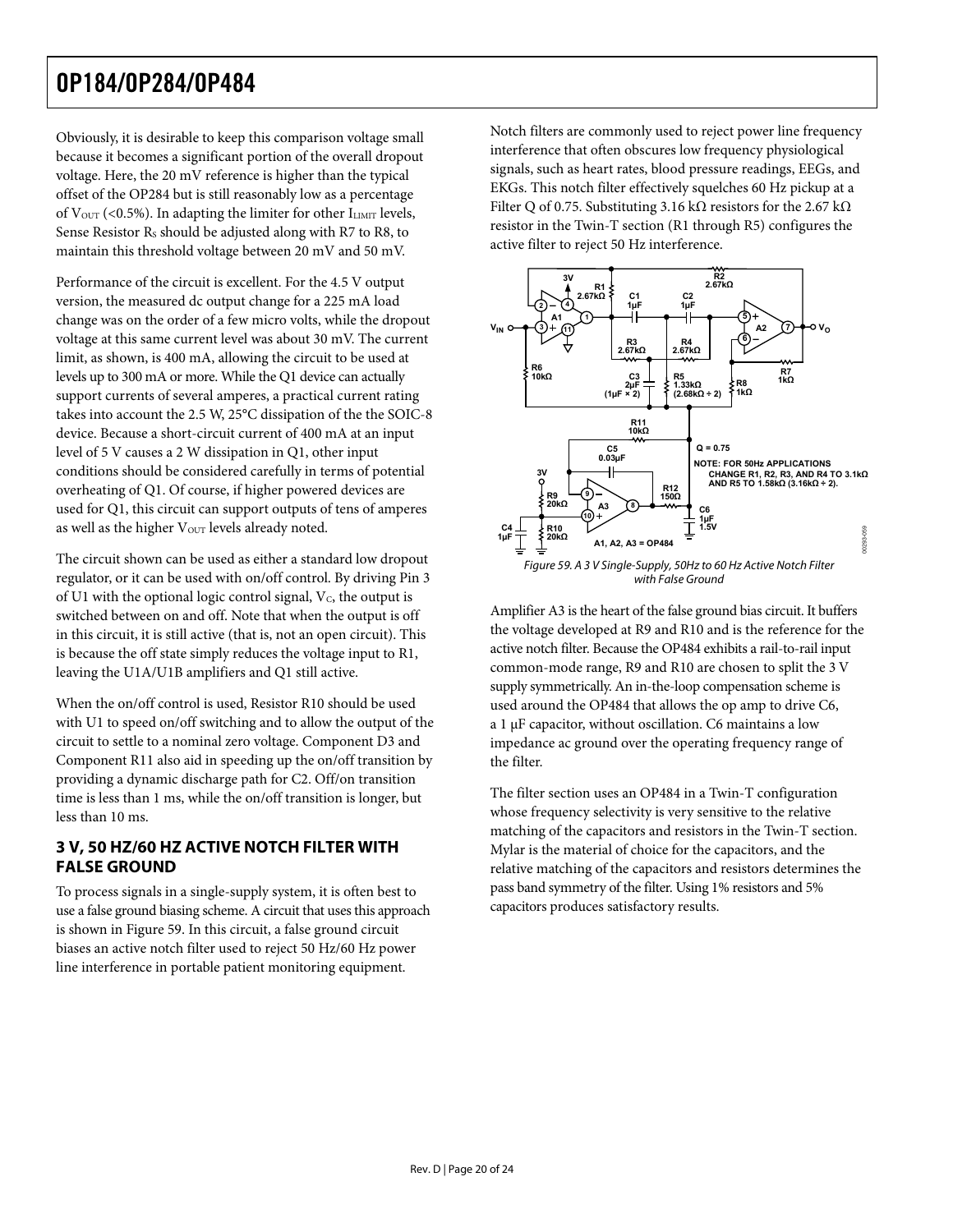<span id="page-20-0"></span>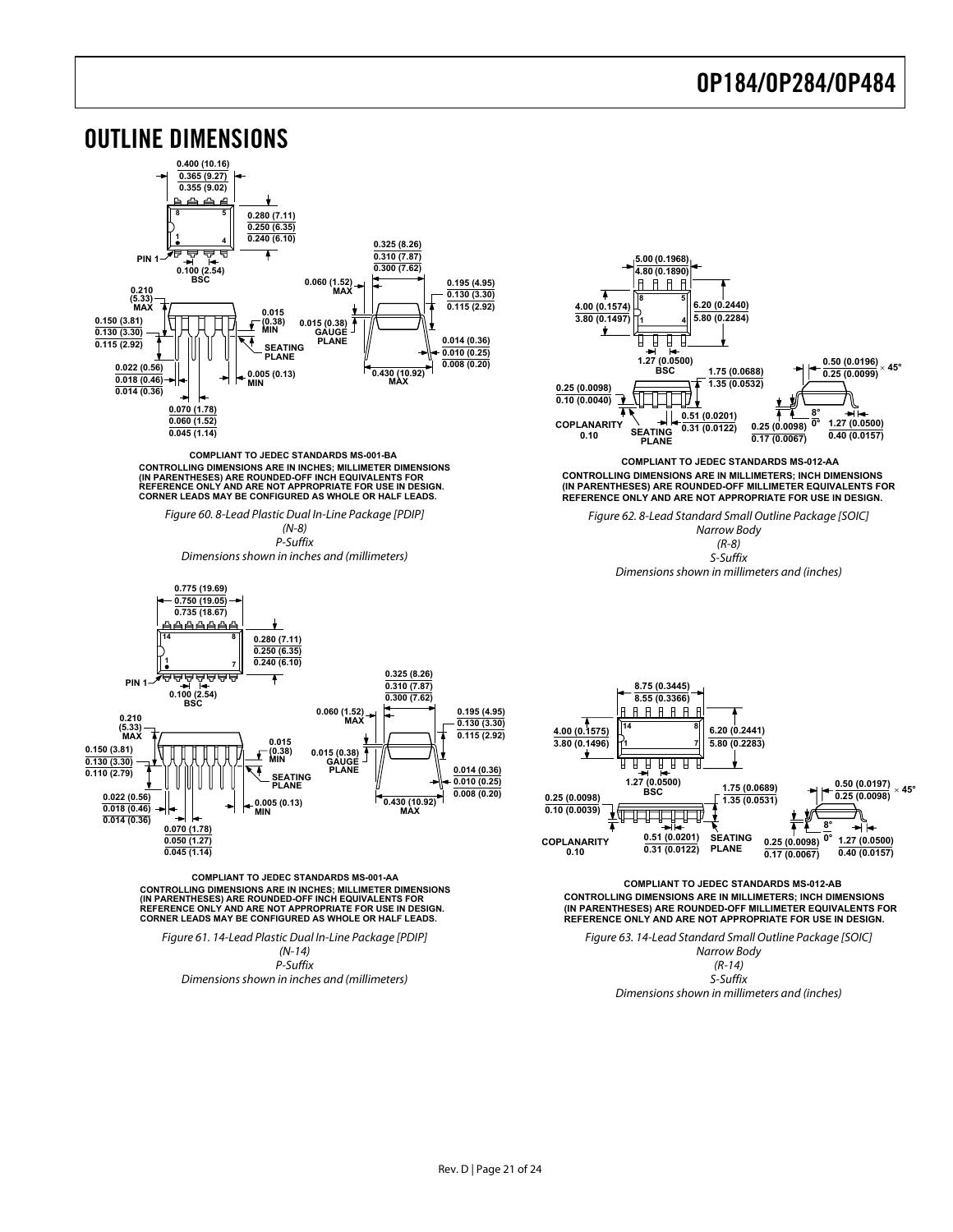#### <span id="page-21-0"></span>**ORDERING GUIDE**

| Model                       | <b>Temperature Range</b>             | <b>Package Description</b> | <b>Package Option</b> |
|-----------------------------|--------------------------------------|----------------------------|-----------------------|
| OP184ES                     | $-40^{\circ}$ C to +125 $^{\circ}$ C | 8-Lead SOIC                | $R-8$                 |
| OP184ES-REEL                | $-40^{\circ}$ C to $+125^{\circ}$ C  | 8-Lead SOIC                | $R-8$                 |
| OP184ES-REEL7               | $-40^{\circ}$ C to $+125^{\circ}$ C  | 8-Lead SOIC                | $R-8$                 |
| OP184ESZ <sup>1</sup>       | $-40^{\circ}$ C to $+125^{\circ}$ C  | 8-Lead SOIC                | $R-8$                 |
| OP184ESZ-REEL <sup>1</sup>  | $-40^{\circ}$ C to +125 $^{\circ}$ C | 8-Lead SOIC                | $R-8$                 |
| OP184ESZ-REEL7 <sup>1</sup> | $-40^{\circ}$ C to $+125^{\circ}$ C  | 8-Lead SOIC                | $R-8$                 |
| OP184FS                     | $-40^{\circ}$ C to +125 $^{\circ}$ C | 8-Lead SOIC                | $R-8$                 |
| OP184FS-REEL                | $-40^{\circ}$ C to +125 $^{\circ}$ C | 8-Lead SOIC                | $R-8$                 |
| OP184FS-REEL7               | $-40^{\circ}$ C to $+125^{\circ}$ C  | 8-Lead SOIC                | $R-8$                 |
| OP184FSZ <sup>1</sup>       | $-40^{\circ}$ C to +125 $^{\circ}$ C | 8-Lead SOIC                | $R-8$                 |
| OP184FSZ-REEL <sup>1</sup>  | $-40^{\circ}$ C to $+125^{\circ}$ C  | 8-Lead SOIC                | $R-8$                 |
| OP184FSZ-REEL7 <sup>1</sup> | $-40^{\circ}$ C to +125 $^{\circ}$ C | 8-Lead SOIC                | $R-8$                 |
| OP284EP                     | $-40^{\circ}$ C to $+125^{\circ}$ C  | 8-Lead PDIP                | $N-8$                 |
| OP284EPZ <sup>1</sup>       | $-40^{\circ}$ C to $+125^{\circ}$ C  | 8-Lead PDIP                | $N-8$                 |
| OP284ES                     | $-40^{\circ}$ C to +125 $^{\circ}$ C | 8-Lead SOIC                | $R-8$                 |
| OP284ES-REEL                | $-40^{\circ}$ C to +125 $^{\circ}$ C | 8-Lead SOIC                | $R-8$                 |
| OP284ES-REEL7               | $-40^{\circ}$ C to $+125^{\circ}$ C  | 8-Lead SOIC                | $R-8$                 |
| OP284ESZ <sup>1</sup>       | $-40^{\circ}$ C to +125 $^{\circ}$ C | 8-Lead SOIC                | $R-8$                 |
| OP284ESZ-REEL <sup>1</sup>  | $-40^{\circ}$ C to +125 $^{\circ}$ C | 8-Lead SOIC                | $R-8$                 |
| OP284ESZ-REEL7 <sup>1</sup> | $-40^{\circ}$ C to +125 $^{\circ}$ C | 8-Lead SOIC                | $R-8$                 |
| OP284FS                     | $-40^{\circ}$ C to $+125^{\circ}$ C  | 8-Lead SOIC                | $R-8$                 |
| OP284FS-REEL                | $-40^{\circ}$ C to $+125^{\circ}$ C  | 8-Lead SOIC                | $R-8$                 |
| OP284FS-REEL7               | $-40^{\circ}$ C to +125 $^{\circ}$ C | 8-Lead SOIC                | $R-8$                 |
| OP284FSZ <sup>1</sup>       | $-40^{\circ}$ C to $+125^{\circ}$ C  | 8-Lead SOIC                | $R-8$                 |
| OP284FSZ-REEL <sup>1</sup>  | $-40^{\circ}$ C to $+125^{\circ}$ C  | 8-Lead SOIC                | $R-8$                 |
| OP284FSZ-REEL7 <sup>1</sup> | $-40^{\circ}$ C to $+125^{\circ}$ C  | 8-Lead SOIC                | $R-8$                 |
| OP284GBC                    |                                      | Die                        |                       |
| OP484ES                     | $-40^{\circ}$ C to $+125^{\circ}$ C  | 14-Lead SOIC               | $R-14$                |
| OP484ES-REEL                | $-40^{\circ}$ C to +125 $^{\circ}$ C | 14-Lead SOIC               | $R-14$                |
| OP484ESZ <sup>1</sup>       | $-40^{\circ}$ C to +125 $^{\circ}$ C | 14-Lead SOIC               | $R-14$                |
| OP484ESZ-REEL <sup>1</sup>  | $-40^{\circ}$ C to +125 $^{\circ}$ C | 14-Lead SOIC               | $R-14$                |
| OP484FP                     | $-40^{\circ}$ C to $+125^{\circ}$ C  | 14-Lead PDIP               | $N-14$                |
| OP484FPZ <sup>1</sup>       | $-40^{\circ}$ C to +125 $^{\circ}$ C | 14-Lead PDIP               | $N-14$                |
| OP484FS                     | $-40^{\circ}$ C to +125 $^{\circ}$ C | 14-Lead SOIC               | R-14                  |
| OP484FS-REEL                | $-40^{\circ}$ C to +125 $^{\circ}$ C | 14-Lead SOIC               | $R-14$                |
| OP484FS-REEL7               | $-40^{\circ}$ C to $+125^{\circ}$ C  | 14-Lead SOIC               | R-14                  |
| OP484FSZ <sup>1</sup>       | $-40^{\circ}$ C to +125 $^{\circ}$ C | 14-Lead SOIC               | $R-14$                |
| OP484FSZ-REEL <sup>1</sup>  | $-40^{\circ}$ C to $+125^{\circ}$ C  | 14-Lead SOIC               | $R-14$                |
| OP484FSZ-REEL7 <sup>1</sup> | $-40^{\circ}$ C to $+125^{\circ}$ C  | 14-Lead SOIC               | $R-14$                |

<span id="page-21-1"></span> $1 Z = Pb$ -free part.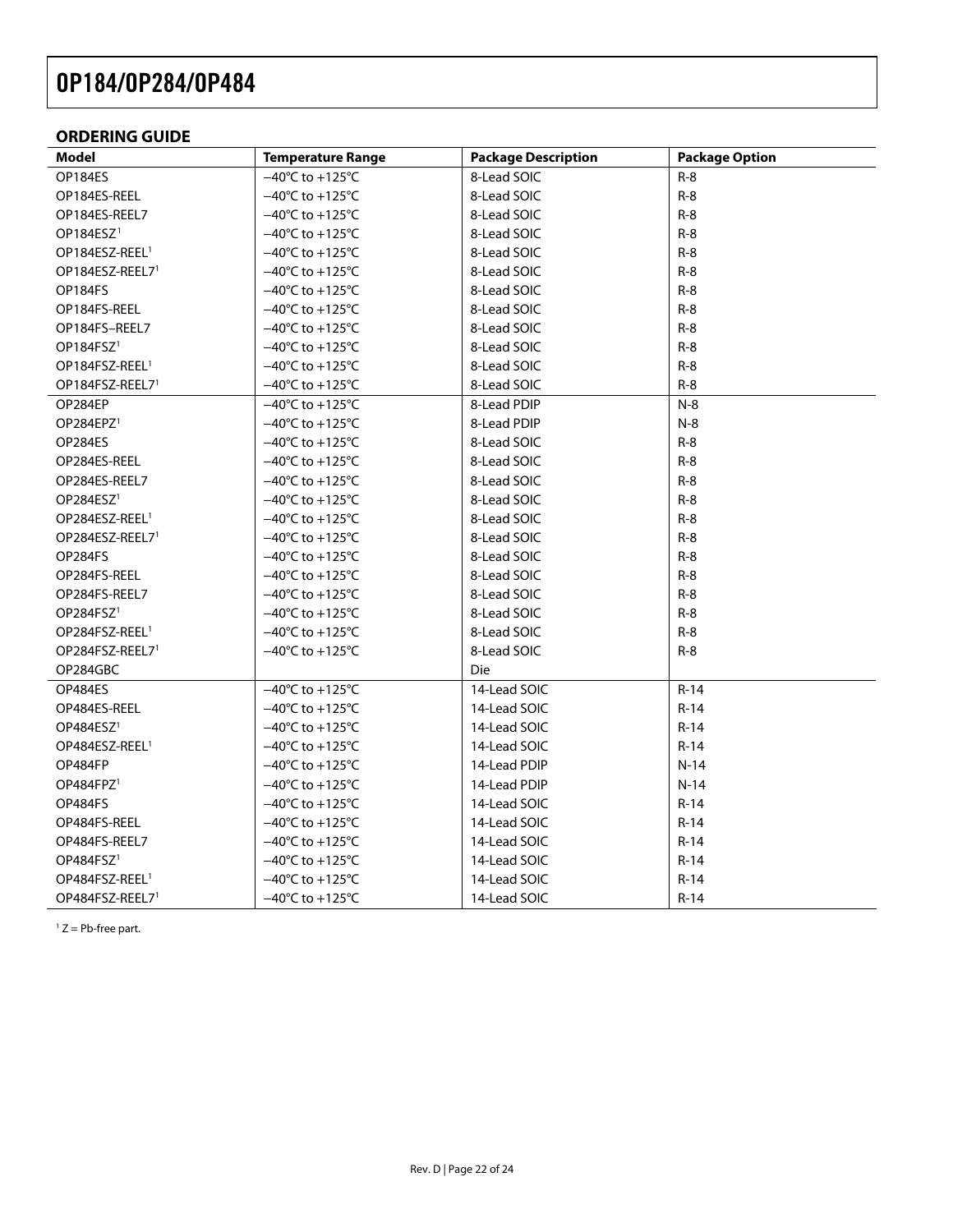### **NOTES**